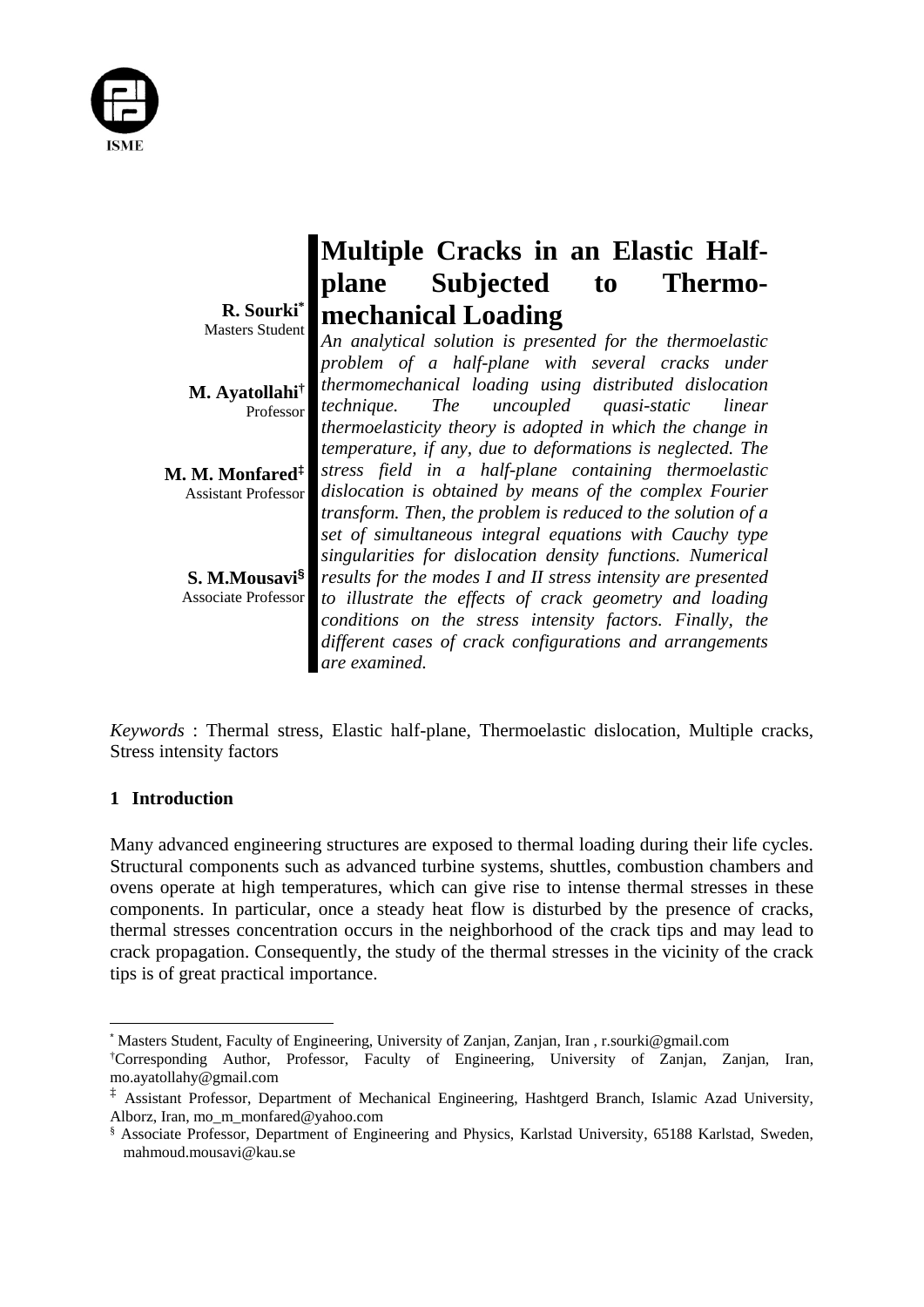As an important branch in solid mechanics, the structures weakened by defects and subjected to various types of external thermomechanical loadings have been studied extensively in the literature. The thermal stresses alone or in combination with mechanical loadings can give rise to cracks and rupture in components containing brittle materials [1].Investigations concerning cracks under thermomechanical loading are briefly reviewed here. Sih [2]studied the thermoelastic fracture problem where the temperature distribution is stationary. He showed that the presence of heat flow produces no additional singularities. In other words, at the crack tip, the singularities of the thermal stress and mechanical stresses are identical, i.e.  $1/\sqrt{r}$ .

In the past decades many researchers have studied a weakened infinite or semi-infinite plane being generally under uniform heat flow. For instance, the thermal stress singularities at the tips of an arbitrarily oriented crack in a semi-infinite medium under uniform heat flow have been analyzed by Sekine [3]. In this work, the problem of a half-plane weakened by insulated crack under uniform heat flow was investigated and the stress intensity factors for modes I and II were obtained. Atkinson and Clements [4]solved two-dimensional Griffith crack obstructing a uniform heat flux in a general anisotropic medium by the techniques of Fourier transforms and multiple integrations. Sturla and Barber [5, 6]considered the same problem in a general anisotropic infinite plane by using a Green's function and gave the exact solutions of the mixedmode thermal stress intensity factors

In some cases, the mediums were made of nonhomogeneous materials exposed to thermal loading, which necessitated a thermomechanical analysis. As an illustration, a crack in a strip of functionally graded material was investigated by Noda and Jin[7] and thermal stress intensity factors were obtained. Also, the analysis of a semi-infinite nonhomogeneous thermoelastic solid containing a crack subjected to steady heat flux over the boundary was investigated by Jin and Noda [8]. The problem of an edge crack in a semi-infinite nonhomogeneous plate under steady state heat flux was also studied by Jin and Noda [9]. The problem of a functionally graded layer weakened by an embedded or surface crack perpendicular to its boundaries is investigated by Erdogan and Wu [10]. Thermomechanical properties are assumed to be continuous and the elastic layer is under statically self-equilibrating thermal or residual stresses. Borgi et al. [11]investigated the problem of an infinite functionally graded medium with a partially insulated crack subjected to a steady-state heat flux applied away from the crack region as well as mechanical stresses applied as crack surface tractions.

Coatings also play crucial role in the design of structures subjected to severe thermal conditions. The plane strain thermal stress problem for an interface crack in a homogenous substrate with a graded coating was studied by Lee and Erdogan [12]. Itou [13] solved the thermal stress problem of an interfacial layer bonded between two dissimilar elastic half planes weakened by a crack. The thermal fracture problem of a functionally graded coating-substrate structure of finite thickness with a partially insulated interface crack is investigated by Zhou and Lee [14]. Choi [15] examined the steady-state thermoelastic problem of a crack at an arbitrary angle to the graded interfacial zone in bonded media. In practice, structures are usually weakened by multiple cracks which, in close distances, demonstrate considerable interaction. The analysis of a periodic array of embedded and edge cracks in an infinite elastic strip are investigated by Rizk [16, 17].

In this study, the cracked surface was heated and compressive stresses occurred near the heated surface causing the crack surfaces to come into contact along a certain contact length. Later, the problem of two periodic edge cracks in an elastic infinite strip under thermal loading was also studied by Rizk and Fattah [18].

In the case of dynamic thermal loading and thermal shock, a transient thermomechanical analysis should be performed. Nied [19]investigated the transient thermal stress problem for an elastic strip weakened by an edge crack which was insulated on one face and cooled by surface convection on the face containing the edge crack.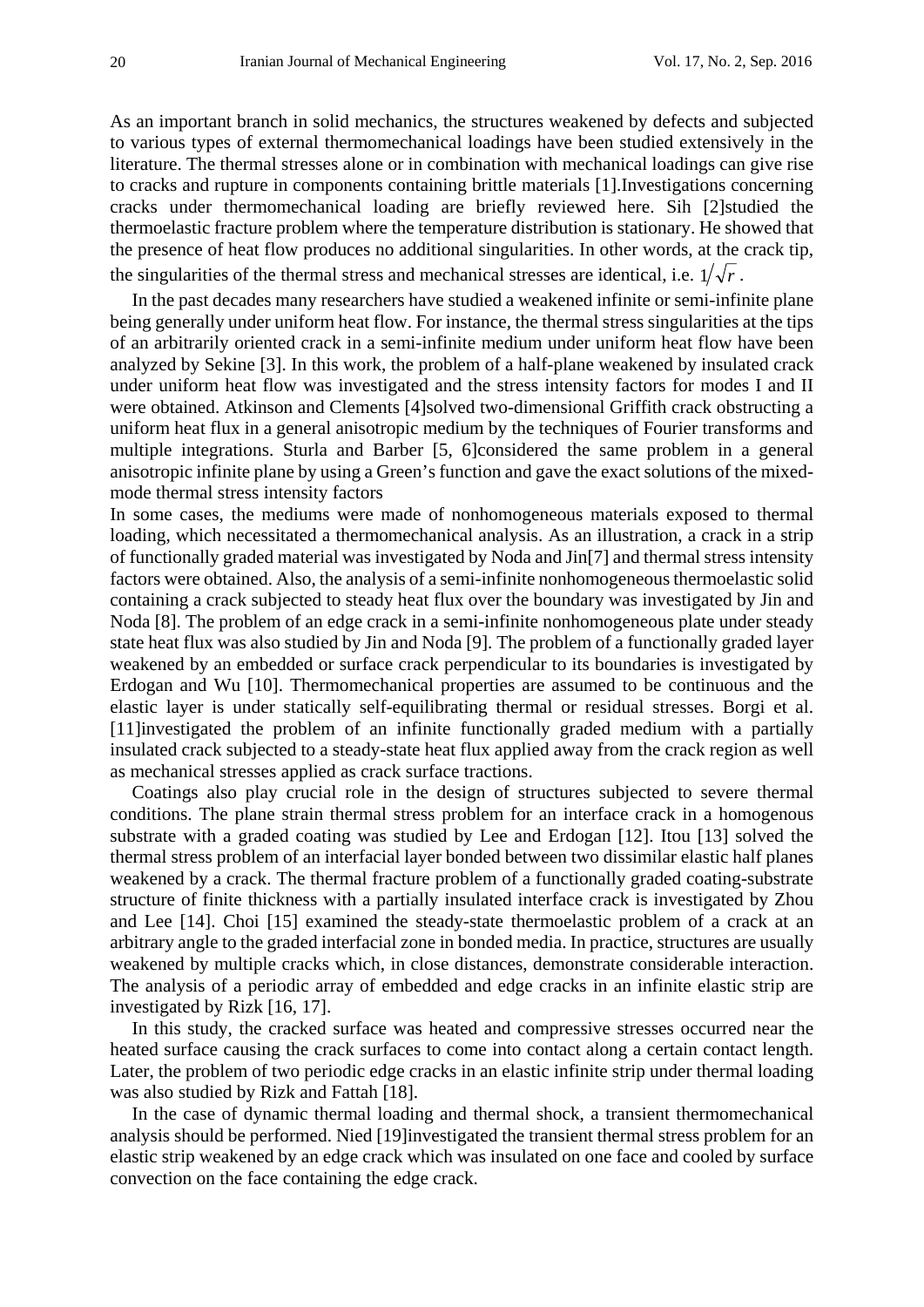Rizk et al.[20]studied the transient thermal stress in a strip with an edge crack. In another paper, Rizk et al. [21]investigated the effects of a sudden thermal transient stresses for plate of finite thickness containing an edge crack. In this study, the stress intensity factors for various crack sizes and cooling rates have been investigated. The transient thermal stresses around a crack in a semi-infinite thermoelastic body under a thermal impact using the hyperbolic conduction was determined by Chen and Hu[22]. Hu and Chen [23]also investigated the transient temperature and thermal stresses around a crack in a thermoelastic strip under a temperature impact loading. Among different methods for the analysis of cracks, the distributed dislocation technique has considerable advantages. Analysis of multiple cracks as well as providing full field closed form solutions are feasible using this technique. However, all the aforementioned investigations lack this advantageous technique. The study of an insulated crack in an anisotropic half-plane under a uniform heat flux using distributed dislocation technique was analyzed by Liu and Kardomates [24].Ravandi and Fariborz [25] studied the cracked layer fixed at a boundary and free of traction at the other boundary with specified temperature at the boundary using the distributed dislocation technique.

As can be seen, there are only a few investigations in the last decade employed this technique to solve the problem. This method, not only, provides a closed form solutions to the crack problems, but also, is capable of analyzing multiple arbitrary cracks in a medium. Besides, the majority of the problems were restricted to solve the problems being under a uniform heat flow. Therefore, the aim of this study is to present a closed-form solution for a half-plane with multiple cracks which is subjected to the point load thermal and mechanical loadings. The novelty of the current investigation lies in the introduction of a Volterra type thermoelastic dislocation, applying the thermo-mechanical point loads on the boundary, and presenting a Green solution with the help of distributed dislocation technique which is capable to determine the stress intensity factors for various crack configuration.

In section 2, at first, a Volterra type thermoelastic dislocation is introduced in the half-plane and the temperature distribution and stress fields are derived. Then, the stress and thermal fields of a defect-less half-plane under external mechanical and thermal loadings are determined. These subsections provide the required elements of the distributed dislocation technique. In section 3, the distributed dislocation technique is utilized to model the half-plane weakened by multiple cracks leading to a set of integral equations. In this study, only the case of the complete opening of cracks is considered. The integral equations are numerically solved and the stress intensity factors (SIFs) are determined. Several examples are presented including half-plane with cracks of different geometries and the effect of the loading conditions on SIFs are investigated.

### **2 Fundamentals**

We intend to employ the distributed dislocation technique for the thermoelastic analysis of a half-plane weakened by multiple cracks. For this purpose, it is required to study the problem of a dislocation in the half-plane. Moreover, we shall determine the behavior of the uncracked half-plane subjected to external thermal and mechanical loadings. These tasks are carried out in this section.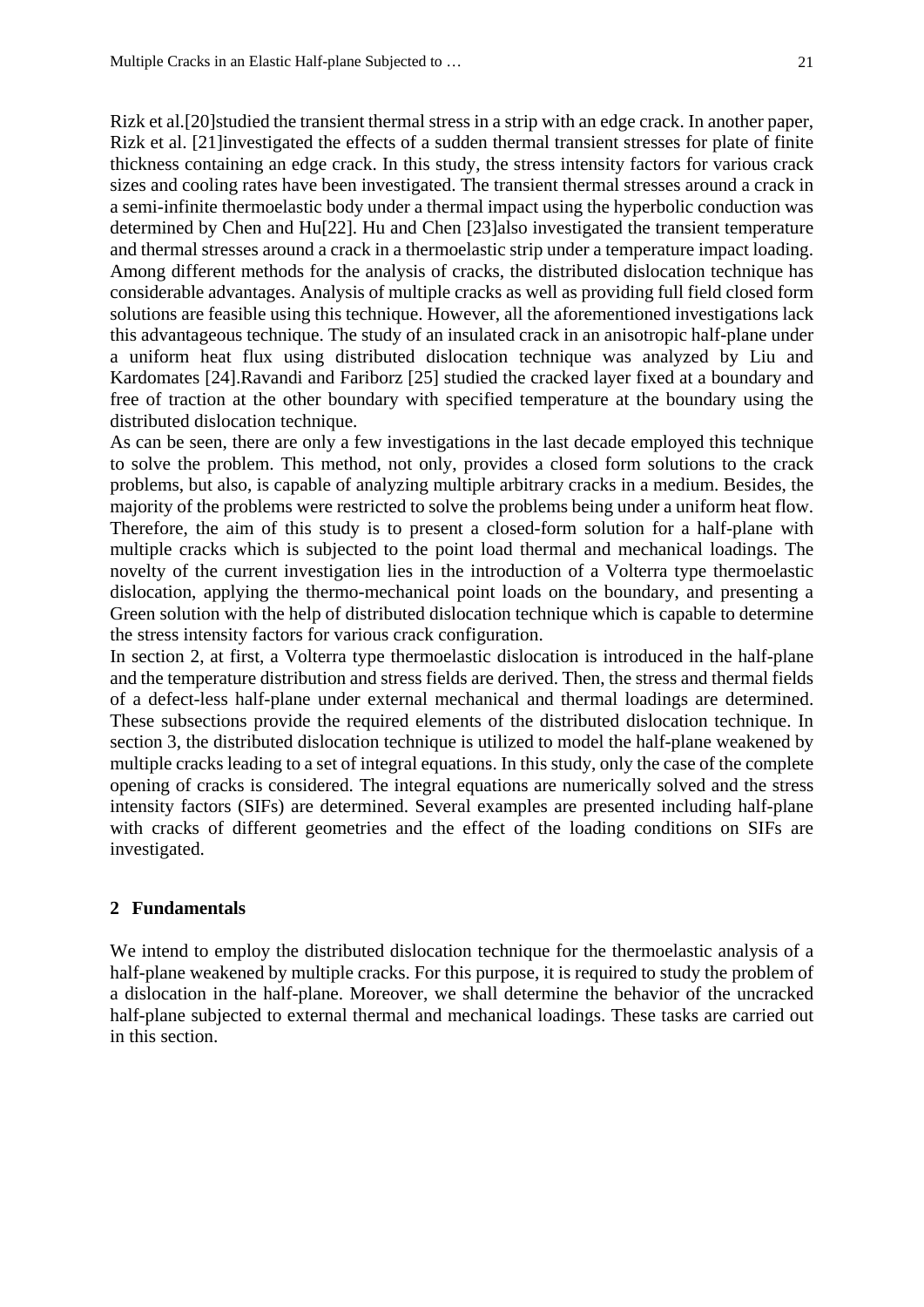

**Figure 1** Half-plane weakened by a thermoelastic dislocation.

#### *2.1 Thermoelastic analysis of a half-plane weakened by a dislocation*

Let us consider an elastic half-plane containing a thermoelastic dislocation located at origin of coordinates as depicted in Figure (1). The dislocation line is considered to be in the positive direction of the *z*-axis. Here, the effects of inertia and thermoelastic coupling are neglected which leads to an uncoupled and quasi-static problem of thermoelasticity. By the use of Fourier's heat conduction equation, governing equation for temperature field in Cartesian coordinates and constant properties reads [26]

$$
\nabla^2 T(x, y) = \frac{\partial^2 T}{\partial x^2} + \frac{\partial^2 T}{\partial y^2} = 0
$$
 (1)

Where  $T(x, y)$  is temperature field and  $\nabla^2$  is the Laplacian operator. The heat equation (1) should satisfy the following conditions

$$
T(x,0^{+}) - T(x,0^{-}) = \delta_{T} H(x),
$$
  
\n
$$
Q_{y}(x,0^{+}) = Q_{y}(x,0^{-}),
$$
  
\n
$$
T(x,-h) = 0.
$$
\n(2)

In Eq. (2),  $H(.)$  is the Heaviside step-function,  $Q<sub>y</sub>$  is the heat flux in the *y*-direction, and  $\delta_{\tau}$  is the temperature discontinuity along the dislocation cut.

It should be mentioned that a crack with insulated faces perturbs a heat flux. Since a crack can be represented as a dislocation array, it is reasonable to assume that the heat flux perturbs across the dislocation cut. According to the second condition in Eqs. (2), the continuity of the heat flux along the dislocation cut requires that

$$
\frac{\partial T(x,0^+)}{\partial y} = \frac{\partial T(x,0^-)}{\partial y}
$$
(3)

This boundary value problem is solved by applying the complex Fourier transformation to Eq. (1). Then, the solution to the temperature field reads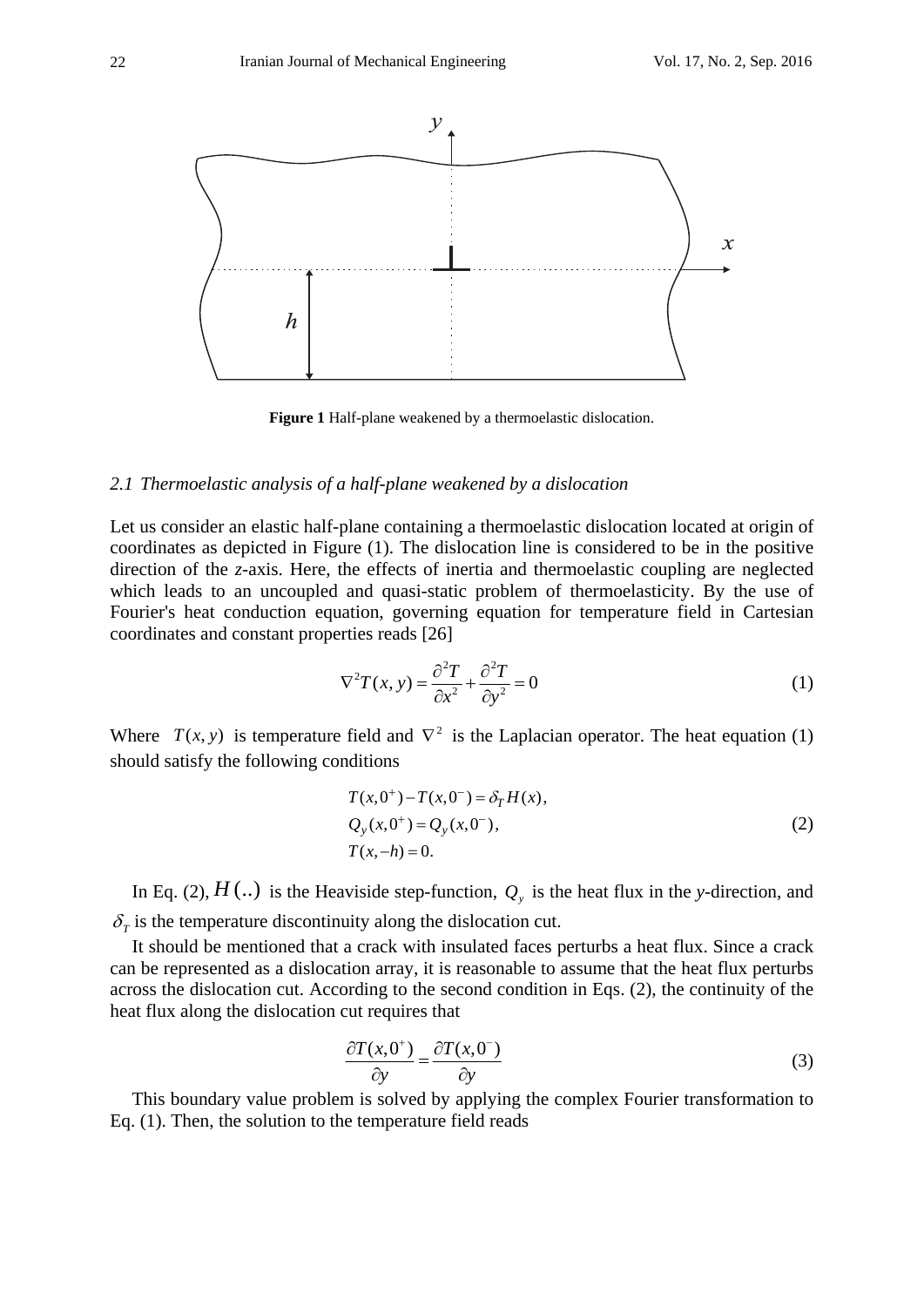Multiple Cracks in an Elastic Half-plane Subjected to …

$$
T(x, y) = \frac{\delta_T}{2\pi} \int_{-\infty}^{+\infty} \frac{|\zeta| (\pi \delta(\zeta) - \frac{i}{\zeta})}{[(|\zeta| - \zeta)e^{-2\zeta h} - (|\zeta| + \zeta)]} (e^{\zeta y} - e^{-\zeta(2h+y)}) e^{i\zeta x} d\zeta, \qquad -h \le y \le 0
$$

$$
T(x, y) = \frac{\delta_r}{2\pi} \int_{-\infty}^{+\infty} -\frac{\zeta(\pi\delta(\zeta) - \frac{i}{\zeta})(1 + e^{-2\zeta h})}{[(|\zeta| - \zeta)e^{-2\zeta h} - (|\zeta| + \zeta)]} e^{-|\zeta| y} e^{i\zeta x} d\zeta \qquad y \ge 0 \qquad (4)
$$

Where  $\delta(.)$  is the Dirac delta function.

In a homogenous isotropic medium, the heat flux  $Q_n$  along the unit vector  $\bar{n} = n_x \hat{i} + n_y \hat{j}$  is given by [26]

$$
Q_n^T = -K\overline{\nabla}T.\overline{n} \tag{5}
$$

Where  $K$  is the thermal conductivity. Once the temperature field from Eq. (4) is substituted in Eq. (5), the heat flux is obtained as

$$
Q_n^T(x, y) = \frac{K\delta_T}{2\pi} \left[ -n_x \left( \frac{y}{x^2 + y^2} + \frac{2h + y}{x^2 + (2h + y^2)} \right) + n_y \left( \frac{x}{x^2 + y^2} + \frac{x}{x^2 + (2h + y^2)} \right) \right] \tag{6}
$$

It is observed that the heat flux  $Q_n^T(x, y)$  is Cauchy singular at the dislocation core, i.e.  $Q_n \approx 1/r$ , as  $r = \sqrt{x^2 + y^2} \to 0$ .

In order to determine the stress field, we can make use of the basic equations including compatibility equation and the constitutive law given by[26]

$$
\frac{\partial^2 \varepsilon_x}{\partial y^2} + \frac{\partial^2 \varepsilon_y}{\partial x^2} = 2 \frac{\partial^2 \varepsilon_{xy}}{\partial x \partial y},
$$
  
\n
$$
\varepsilon_x = \frac{1}{E} (\sigma_x - v \sigma_y) + \alpha T,
$$
  
\n
$$
\varepsilon_y = \frac{1}{E} (\sigma_y - v \sigma_x) + \alpha T
$$
\n(7)

The stress components in terms of Airy stress function  $\varphi(x, y)$  may be expressed as

$$
\sigma_{xx} = \frac{\partial^2 \varphi(x, y)}{\partial y^2}, \qquad \sigma_{yy} = \frac{\partial^2 \varphi(x, y)}{\partial x^2}, \qquad \sigma_{xy} = -\frac{\partial^2 \varphi(x, y)}{\partial x \partial y}
$$
(8)

The substitution of Eq. (8) into the compatibility equation and considering the constitutive law in uncoupled theory of thermoelasticity, we arrive at the following differential equation

$$
\nabla^2 (\nabla^2 \varphi + \frac{8\mu\alpha}{\kappa + 1} T) = 0
$$
\n(9)

Where  $\kappa = 3 - 4\nu$  and  $\alpha = \alpha_r/(1 + \nu)$  for the plane strain, and  $\kappa = (3 - \nu)/(1 + \nu)$  and  $\alpha = \alpha_r$ for generalized plane stress. Substituting the stress components (8) into the constitutive law, the strain components read

$$
\varepsilon_{x} = \frac{\partial u}{\partial x} = \frac{1}{8\mu} [(\kappa + 1) \frac{\partial^{2} \varphi}{\partial y^{2}} - (3 - \kappa) \frac{\partial^{2} \varphi}{\partial x^{2}}] + \alpha T,
$$
  
\n
$$
\varepsilon_{y} = \frac{\partial v}{\partial y} = \frac{1}{8\mu} [(\kappa + 1) \frac{\partial^{2} \varphi}{\partial x^{2}} - (3 - \kappa) \frac{\partial^{2} \varphi}{\partial y^{2}}] + \alpha T,
$$
  
\n
$$
\gamma_{xy} = \frac{\partial u}{\partial y} + \frac{\partial v}{\partial x} = -\frac{1}{\mu} \frac{\partial^{2} \varphi}{\partial x \partial y}
$$
(10)

While  $(u, v)$  are the displacement fields of the half-plane. The boundary value problem for the elastic half-plane with thermoelastic dislocations includes the conditions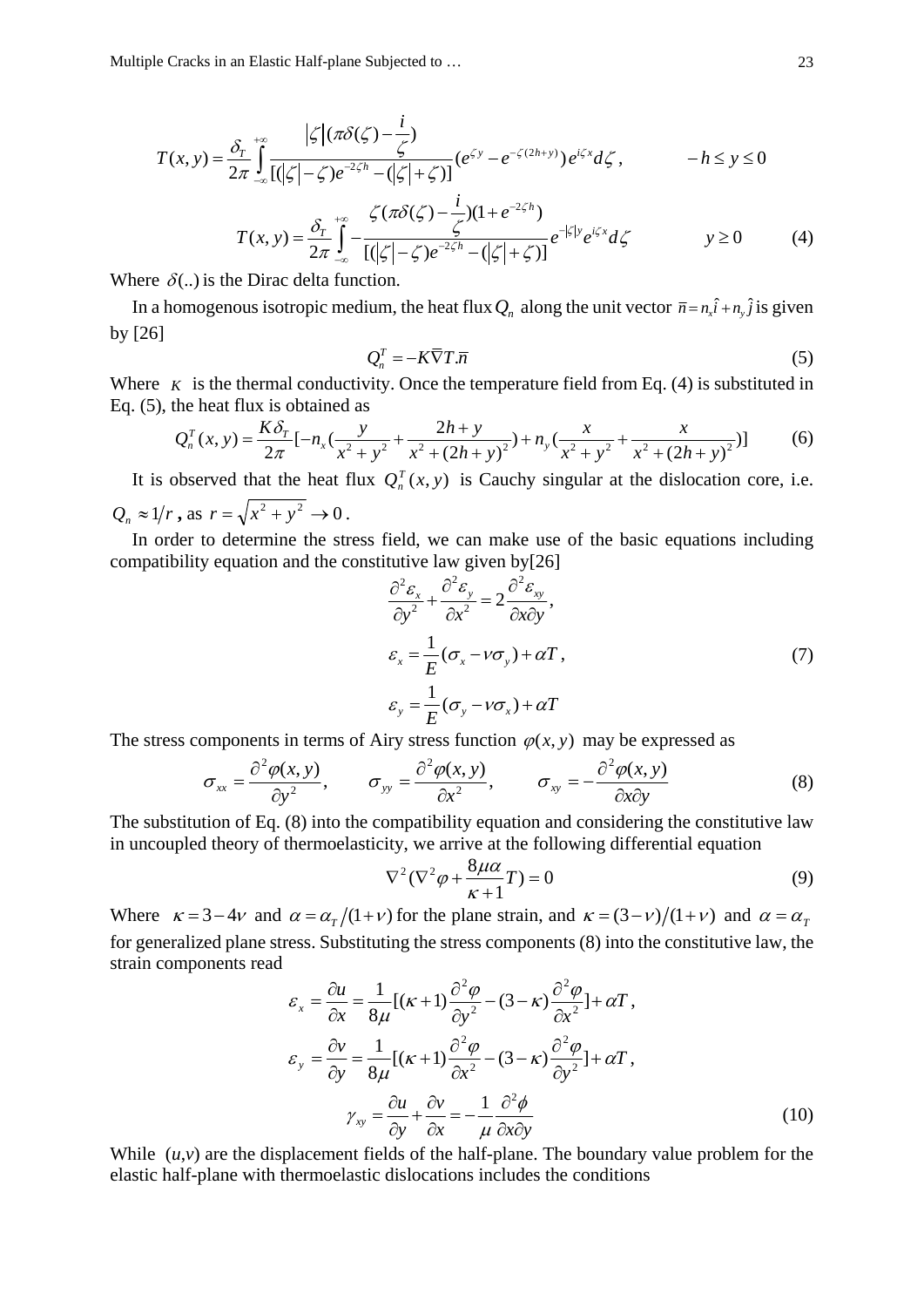$$
\sigma_{yy}(x,-h) = 0, \n\sigma_{xy}(x,-h) = 0, \n\sigma_{yy}(x,0^{+}) = \sigma_{yy}(x,0^{-}), \n\sigma_{xy}(x,0^{+}) = \sigma_{xy}(x,0^{-}), \n u(x,0^{+}) - u(x,0^{-}) = b_{x}H(x), \n v(x,0^{+}) - v(x,0^{-}) = b_{y}H(x)
$$
\n(11)

Where  $b_x$  and  $b_y$  are the Burgers vectors for the glide and climb edge dislocations, respectively. The general solution of the differential equation (9) is

$$
\varphi = \varphi^p + \varphi^h \tag{12}
$$

Where  $\varphi^p$  and  $\varphi^h$  are particular and homogenous solutions, respectively, and should satisfy the following relations

$$
\nabla^2 \varphi^p + \frac{8\mu\alpha}{\kappa + 1} T = 0,
$$
  

$$
\nabla^4 \varphi^h = 0
$$
 (13)

Employing the complex Fourier transform together with the assumption  $\lim_{|x|\to\infty} [\varphi^p, \varphi^h] \to 0$ , the

Eqs (13) are rewritten as

$$
\left(\frac{d^2}{dy^2} - \zeta^2\right)\varphi^{*p} + \frac{8\mu\alpha}{\kappa + 1}T^*(\zeta, y) = 0,
$$
\n
$$
\left(\frac{d^2}{dy^2} - \zeta^2\right)^2 \varphi^{*h} = 0
$$
\n(14)

Moreover, considering Eqs. (8) and (10), Fourier transformation of conditions (11) reaches

$$
\varphi^*(\zeta, -h) = 0 \ , \quad \frac{d}{dy} \varphi^*(\zeta, -h) = 0,
$$
\n
$$
\varphi^*(\zeta, 0^+) = \varphi^*(\zeta, 0^-) \ , \quad \frac{d}{dy} \varphi^*(\zeta, 0^+) = \frac{d}{dy} \varphi^*(\zeta, 0^-),
$$
\n
$$
\frac{-i}{8\mu\zeta} \{ (1+\kappa) [\frac{\partial^2 \phi^*(\zeta, 0^+)}{\partial y^2} - \frac{\partial^2 \phi^*(\zeta, 0^-)}{\partial y^2}] - (\kappa - 3)\zeta^2 [\phi^*(\zeta, 0^+) - \phi^*(\zeta, 0^-)] \}
$$
\n
$$
+ \frac{i\alpha}{\zeta} (T^*(\zeta, 0^+) - T^*(\zeta, 0^-)) = b_x (\pi \delta(\zeta) - \frac{i}{\zeta}),
$$
\n
$$
\frac{1}{8\mu} \{ \frac{(1+\kappa)}{\zeta^2} [\frac{\partial^3 \phi^*(\zeta, 0^+)}{\partial y^3} - \frac{\partial^3 \phi^*(\zeta, 0^-)}{\partial y^3}] - (\kappa + 5) [\frac{\partial \phi^*(\zeta, 0^+)}{\partial y} - \frac{\partial \phi^*(\zeta, 0^-)}{\partial y}] \}
$$
\n
$$
+ \frac{\alpha}{\zeta^2} (\frac{\partial T^*(\zeta, 0^+)}{\partial y} - \frac{\partial T^*(\zeta, 0^-)}{\partial y}) = b_y (\pi \delta(\zeta) - \frac{i}{\zeta})
$$
\n(15)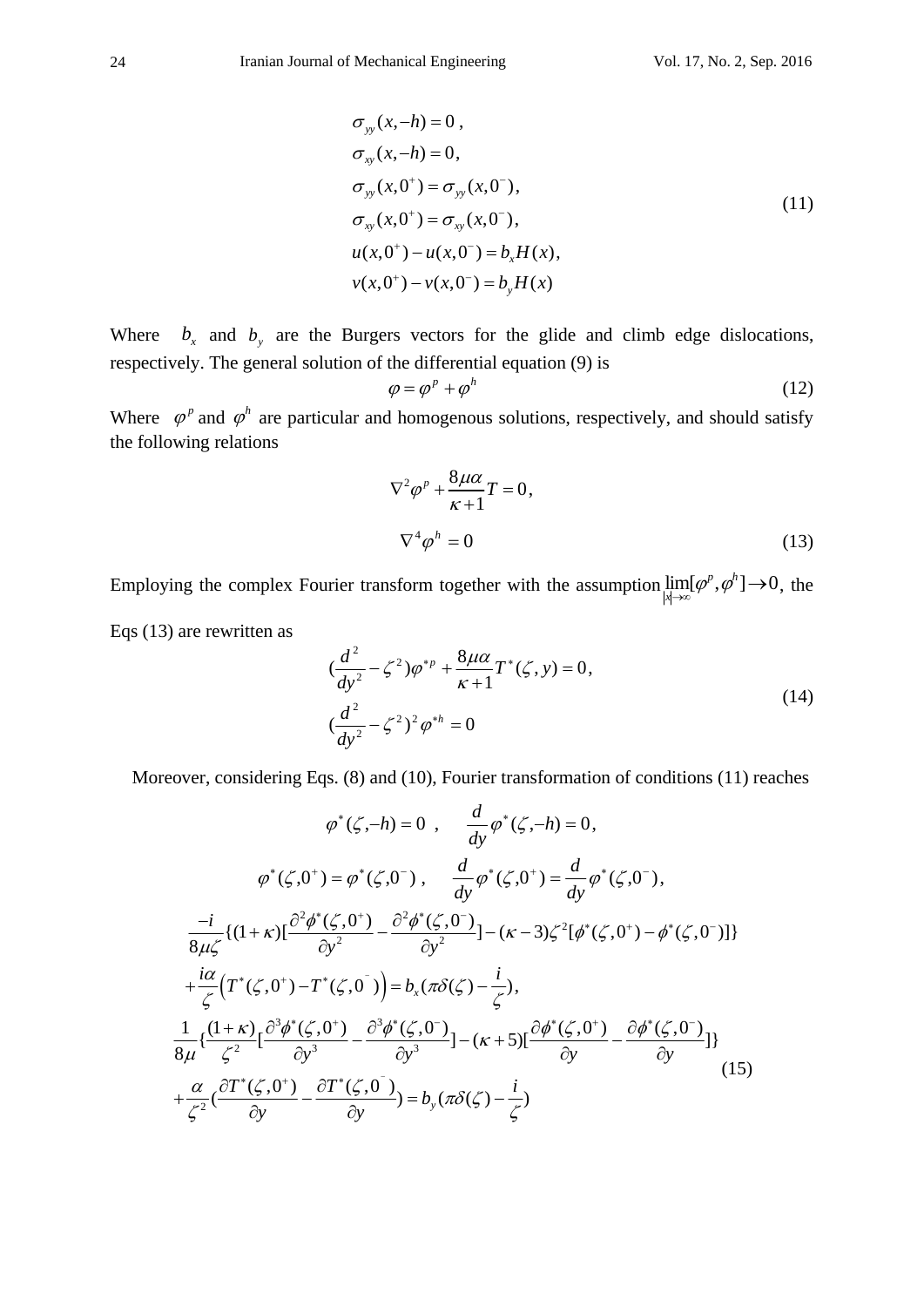The differential equations (14) are solved considering the conditions (15). Then by employing the Fourier inversion, the Airy stress function reads

$$
\varphi(x, y) = \frac{1}{\pi} \int_{0}^{\infty} \{i(\alpha L_{T} \delta_{T} + b_{y} L_{y}) \sin(\xi x) + b_{x} L_{x} \cos(\xi x)\} d\xi
$$
(16)

Where  $L_T$ ,  $L_Y$  and  $L_X$  are

$$
L_{r} = \frac{2ie^{-(2h+y)\xi}\mu(-y + e^{2(h+y)\xi}y + 2h^{2}\xi + 2hy\xi)}{(1+k)\xi^{2}}
$$
  
\n
$$
L_{x} = -\frac{2e^{-(2h+y)\xi}\mu(-y + e^{2(h+y)\xi}y + 2h^{2}\xi + 2hy\xi)}{(1+k)\xi}
$$
  
\n
$$
L_{y} = \frac{2ie^{-(2h+y)\xi}\mu(1 - e^{2(h+y)\xi} + 2h\xi + y\xi + e^{2(h+y)\xi}y\xi + 2h^{2}\xi^{2} + 2hy\xi^{2})}{(1+k)\xi^{2}}
$$
(17)

By substituting the Airy function (16) into (8), the stress components read

$$
\sigma_{xx}(x, y) = \frac{1}{\pi} \int_{0}^{\infty} D^{2} \{ i(\alpha L_{T} \delta_{T} + b_{y} L_{y}) \sin(\xi x) + b_{x} L_{x} \cos(\xi x) \} d\xi
$$
  

$$
\sigma_{yy}(x, y) = \frac{1}{\pi} \int_{0}^{\infty} \zeta^{2} \{ i(\alpha L_{T} \delta_{T} + b_{y} L_{y}) \sin(\xi x) - b_{x} L_{x} \cos(\xi x) \} d\xi
$$
  

$$
\sigma_{xy}(x, y) = \frac{-1}{\pi} \int_{0}^{\infty} D \xi \{ i(\alpha L_{T} \delta_{T} + b_{y} L_{y}) \cos(\xi x) - b_{x} L_{x} \sin(\xi x) \} d\xi
$$
(18)

Here,  $D = \partial/\partial y$  is the differential operator. Employing the integral expressions given in [27], the stress field (18) is simplified to

$$
\begin{aligned}\n\begin{bmatrix}\n\sigma_{xy} \\
\sigma_{yy} \\
\sigma_{xy}\n\end{bmatrix} &= \frac{2\mu}{\pi(1+\kappa)} \left[ \frac{1}{(x^2 + y^2)^2} \left[ \alpha \delta_T \begin{bmatrix} Q_x + xy(x^2 + y^2) \\ -xy(x^2 + y^2) \\ Q_{xy} + y^2(x^2 + y^2) \end{bmatrix} + b_x \begin{bmatrix} y(3x^2 + y^2) \\ y(y^2 - x^2) \\ x(y^2 - x^2) \end{bmatrix} - b_y \begin{bmatrix} x(x^2 - y^2) \\ x(3y^2 + x^2) \\ y(x^2 - y^2) \end{bmatrix} \right] \\
&+ \frac{1}{(x^2 + (y + 2h)^2)^3} \left[ \alpha \delta_T \begin{bmatrix} P_x \\ P_y \\ P_{xy} \end{bmatrix} + b_x \begin{bmatrix} M_x \\ M_y \\ M_{xy} \end{bmatrix} + b_y \begin{bmatrix} N_x \\ N_y \\ N_{xy} \end{bmatrix} \right]\n\end{aligned}
$$
\n(19)

In the equations (19),  $Q_x$  and  $Q_{xy}$  are defined as

$$
Q_x = 2(x^2 + y^2)^2 \int_0^{\infty} \frac{e^{\xi y}}{\xi} \sin(\xi x) d\xi
$$
  

$$
Q_{xy} = -(x^2 + y^2)^2 \int_0^{\infty} \frac{e^{\xi y}}{\xi} \cos(\xi x) d\xi
$$
 (20)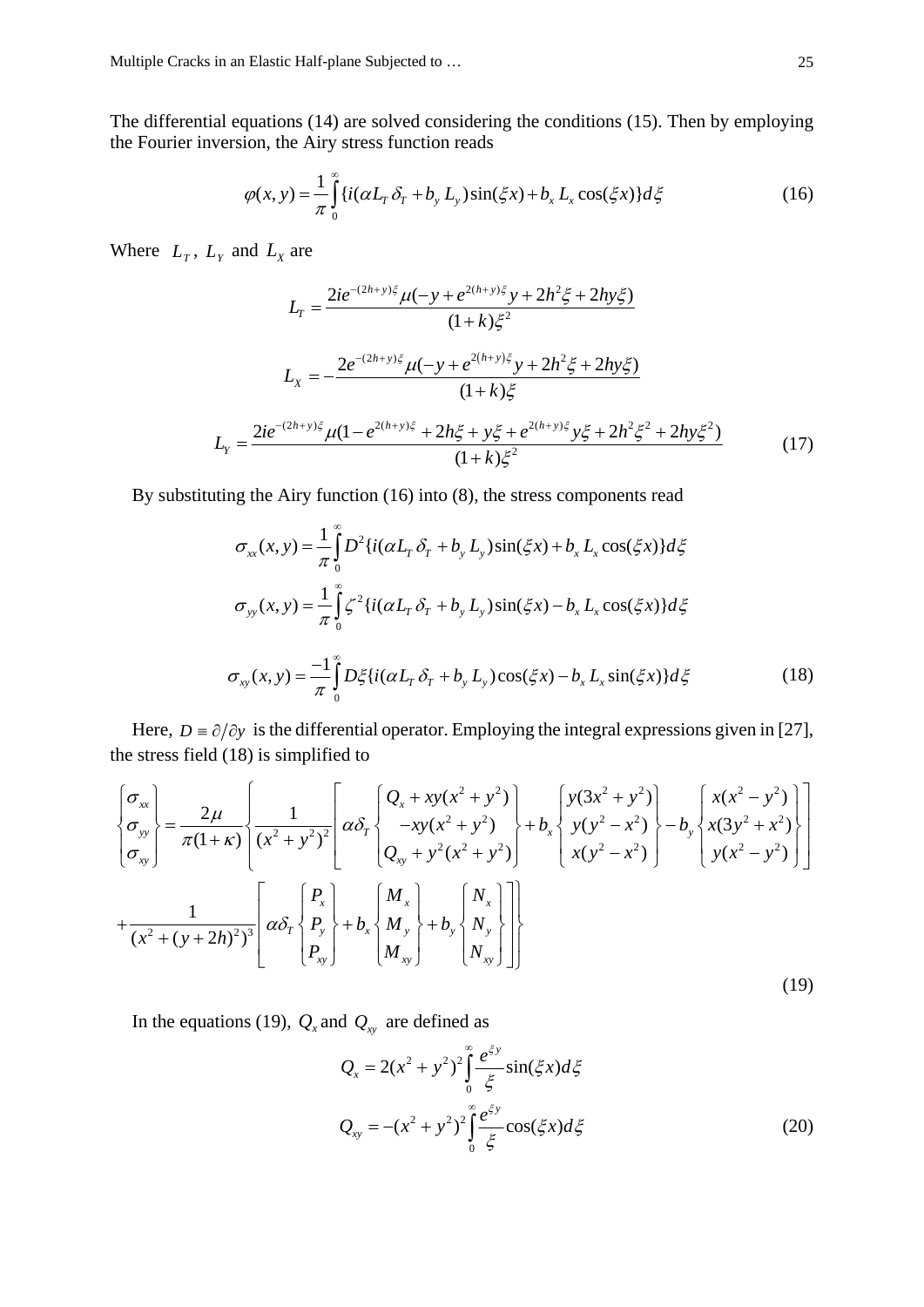and functions  $P$ ,  $M$  and  $N$  are given in the Appendix. It is noted that the stress components (19) exhibit the familiar Cauchy type singularity at the dislocation core. The dislocation solution in half-plane, cited for instance in [28], may readily be recovered by letting  $\delta_T = 0$  in Eq. (19).

#### *2.2 Thermoelastic Analysis of a defect-less half-plane under external load*

In order to employ the distributed dislocation technique, we need to know the behavior of a half-plane (in the absence of defects) subjected to external thermal and mechanical loads. The theory of linear thermoelasticity is based on linear addition of thermal strains to mechanical strains. First, we assume that the temperature on the boundary of the half-plane is  $T(x, -h) = T_0 e^{-r|x|}$ , satisfying  $\lim_{|x| \to \infty} [T(x, -h)] \to 0$ . Hence, the thermal conditions may be

expressed as

$$
T(x, -h) = T_0 e^{-\gamma |x|}
$$
 (21)

Following a similar procedure as we followed in the previous section, it can be shown that the solution of Eq.  $(1)$  together with conditions  $(21)$  reads

$$
T(x, y) = \frac{2T_0 \gamma}{\pi} \int_0^\infty \frac{e^{-\xi(h+y)}}{(\gamma^2 + \xi^2)} \cos(\xi x) d\xi
$$
 (22)

The heat flux  $Q_n^T$  due to above temperature distribution is

$$
Q^{T}_{n}(x,y) = \frac{2KT_{0}\gamma}{\pi} [n_{x} \int_{0}^{\infty} \frac{\xi e^{-\xi(h+y)}}{(\gamma^{2} + \xi^{2})} \sin(\xi x) d\xi + n_{y} \int_{0}^{\infty} \frac{\xi e^{-\xi(h+y)}}{(\gamma^{2} + \xi^{2})} \cos(\xi x) d\xi]
$$
(23)

Next, we consider a half-plane which is subjected to an in-plane mechanical point force with magnitude  $\sigma_0$  and  $\tau_0$  at coordinates (0,-h) on the boundary. Consequently, the boundary conditions read

$$
\sigma_{yy}(x,-h) = \sigma_0 \delta(x) , \sigma_{xy}(x,-h) = \tau_0 \delta(x)
$$
 (24)

Following a similar procedure as outlined in the previous section for the dislocation solution, the stress field due this external mechanical loading can be derived.

Finally, the stress field due to the above-mentioned in-plane mechanical and thermal loadings reads

$$
\sigma_{xx}(x, y) = \frac{2x^2(\sigma_0(y+h) - \tau_0 x)}{\pi(x^2 + (h+y)^2)^2} + \frac{4\mu\alpha T_0 y}{\pi(1+\kappa)} \int_0^\infty \frac{(y\xi - 2)e^{-\xi(h+y)}}{(y^2 + \xi^2)} \cos(\xi x) d\xi
$$

$$
\sigma_{yy}(x, y) = \frac{2(h+y)^2(\sigma_0(y+h) - \tau_0 x)}{\pi(x^2 + (h+y)^2)^2} - \frac{4y\mu\alpha T_0 y}{\pi(1+\kappa)} \int_0^\infty \frac{\xi e^{-\xi(h+y)}}{(y^2 + \xi^2)} \cos(\xi x) d\xi
$$

$$
\sigma_{xy}(x, y) = \frac{2x(y+h)(\sigma_0(y+h) - \tau_0 x)}{\pi(x^2 + (h+y)^2)^2} - \frac{4\mu\alpha T_0 y}{\pi(1+\kappa)} \int_0^\infty \frac{(y\xi - 1)e^{-\xi(h+y)}}{(y^2 + \xi^2)} \sin(\xi x) d\xi
$$
(25)

In the following section, the dislocation solution together with the solution to the defect-less half-plane are employed to construct the integral equations representing the crack.

#### **3 Thermoelastic analysis of half-plane with multiple cracks**

The thermoelastic dislocation solutions accomplished in the previous section may be used to analyze a half-plane with several arbitrarily oriented cracks subjected to the thermomechanical loading. The stress and heat flux components caused by the climb, glide, and thermal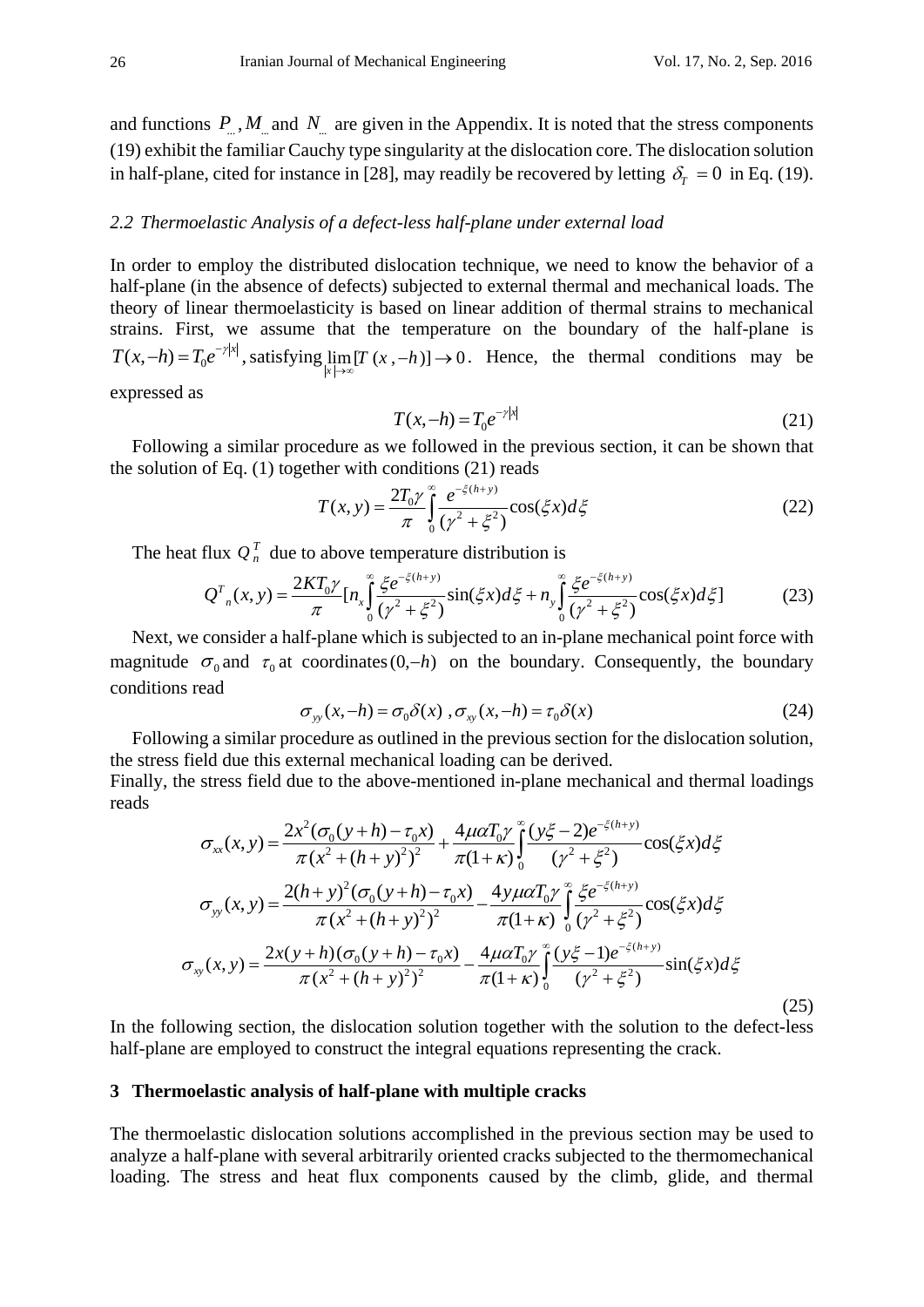dislocations located at  $(x_0, y_0)$  can be obtained by replacing  $(x_0, y_0)$  with  $(x - x_0, y - y_0)$  in Eqs. (6) and (19). Consequently the stress and heat flux components read

$$
\sigma_{ij}(x, y) = k_{ij}^{t}(x, y)\delta_{T} + k_{ij}^{x}(x, y)b_{x} + k_{ij}^{y}(x, y)b_{y}
$$
  
\n
$$
Q_{i}(x, y) = q_{i}(x - x_{0}, y)\delta_{T}, \quad \{i, j\} \in \{x, y\}
$$
  
\n(26)

where  $k_{ij}^m$ ,  $m \in \{t, x, y\}$  are the coefficients of  $\delta_T$ ,  $b_x$  and  $b_y$  and may be deduced from Eq. (19).

Let *N* be the number of cracks in the half-plane. A crack configuration with respect to the Cartesian coordinate  $x - y$  may be described in parametric form as:

$$
x_{i} = \alpha_{i}(\eta)
$$
  
\n
$$
y_{i} = \beta_{i}(\eta) \qquad -1 \le \eta \le 1, \quad i \in \{1, 2, ..., N\}
$$
 (27)

The moveable orthogonal coordinate systems(*s*,*n*) are chosen on the *i*th crack such that the origins locate on the cracks while the *s*-axes remain tangent to the cracks surfaces. The stress components and heat flux may be transformed to (*s*,*n*) coordinates as

$$
\sigma_n = \frac{\sigma_{xx} + \sigma_{yy}}{2} - \frac{\sigma_{xx} - \sigma_{yy}}{2} \cos(2\theta_i) - \sigma_{xy} \sin(2\theta_i),
$$
  
\n
$$
\sigma_s = -\frac{\sigma_{xx} - \sigma_{yy}}{2} \sin(2\theta_i) + \sigma_{xy} \cos(2\theta_i),
$$
  
\n
$$
Q_n = Q_y \cos(\theta_i) - Q_x \sin(\theta_i)
$$
\n(28)

The components of Burgers vectors  $b_x$  and  $b_y$  are transformed to the  $(s, n)$  coordinate on the surface of *j*th crack. The relationships between components of Burgers vectors in two coordinate systems are

$$
b_x = b_s \cos(\theta_j) - b_n \sin(\theta_j),
$$
  
\n
$$
b_y = b_s \sin(\theta_j) + b_n \cos(\theta_j)
$$
\n(29)

where  $\theta_k = \tan^{-1}(\beta_k'(t)/\alpha_k'(t))$ ,  $k \in \{i, j\}$  is the angle between *s*- and *x*-axes.

Cracks can be modeled as a distribution of thermoelastic dislocations with the densities  $B_{mi}(t)$ ,  $m \in \{T, s, n\}$  as well. The components of tractions vector and heat flux along the cracks surfaces due to the dislocation distribution are

$$
\sigma_{ni}(x(\eta), y(\eta)) = \sum_{j=1}^{N} \int_{-1}^{1} \{K_{11ij}(\eta, t)B_{\eta j}(t) + K_{12ij}(\eta, t)B_{sj}(t) + K_{13ij}(\eta, t)B_{\eta j}(t)\}\sqrt{[\alpha'_{j}(t)]^{2} + [\beta'_{j}(t)]^{2}} dt,
$$
\n
$$
\sigma_{si}(x(\eta), y(\eta)) = \sum_{j=1}^{N} \int_{-1}^{1} \{K_{21ij}(\eta, t)B_{\eta j}(t) + K_{22ij}(\eta, t)B_{sj}(t) + K_{23ij}(\eta, t)B_{\eta j}(t)\}\sqrt{[\alpha'_{j}(t)]^{2} + [\beta'_{j}(t)]^{2}} dt,
$$
\n
$$
Q_{ni}(x(\eta), y(\eta)) = \sum_{j=1}^{N} \int_{-1}^{1} K'( \eta, t)B_{\eta j}(t) \sqrt{[\alpha'_{j}(t)]^{2} + [\beta'_{j}(t)]^{2}} dt \qquad i \in \{1, 2, ..., N\}, \quad -1 \le \eta \le 1 \quad (30)
$$

Where the kernels in Eq. (30) are given by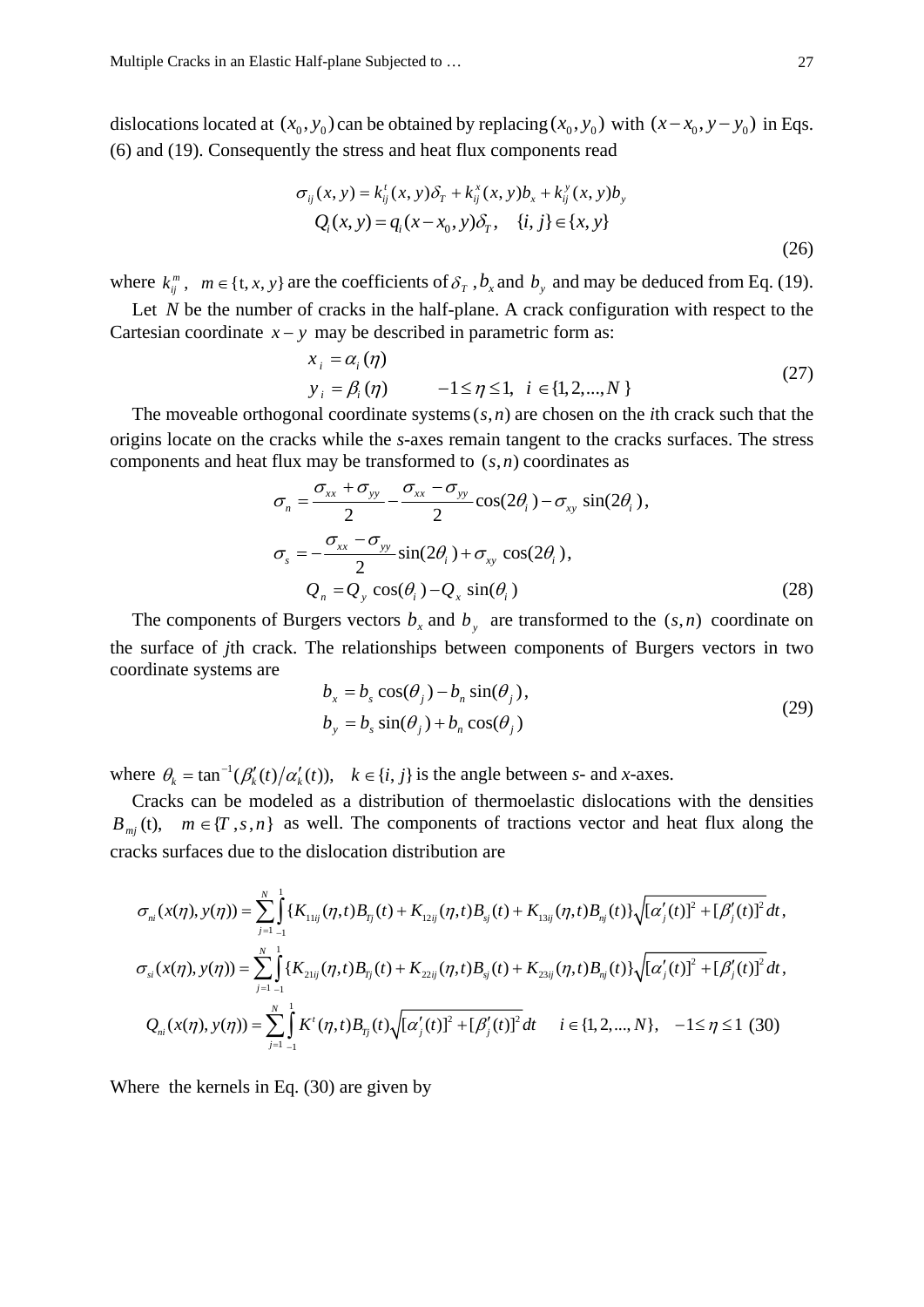$$
K_{11ij}(\eta, t) = -\frac{1}{2} (k_{xx}^1 - k_{yy}^1) \cos(2\theta_i) - k_{xy}^1 \sin(2\theta_i) + \frac{1}{2} (k_{xx}^1 + k_{yy}^1),
$$
  
\n
$$
K_{12ij}(\eta, t) = \frac{1}{2} \Big[ (k_{yy}^2 - k_{xx}^2) \cos(\theta_j) + (k_{yy}^3 - k_{xx}^3) \sin(\theta_j) \Big] \cos(2\theta_i)
$$
  
\n
$$
- \Big[ k_{xy}^2 \cos(\theta_j) + k_{xy}^3 \sin(\theta_j) \Big] \sin(2\theta_i) + \frac{1}{2} (k_{xx}^2 + k_{yy}^2) \cos(\theta_j) + \frac{1}{2} (k_{xx}^3 + k_{yy}^3) \sin(\theta_j),
$$
  
\n
$$
K_{13ij}(\eta, t) = \frac{1}{2} \Big[ (k_{yy}^3 - k_{xx}^3) \cos(\theta_j) + (k_{xx}^2 - k_{yy}^2) \sin(\theta_j) \Big] \cos(2\theta_i)
$$
  
\n
$$
- \Big[ k_{xy}^3 \cos(\theta_j) - k_{xy}^2 \sin(\theta_j) \Big] \sin(2\theta_i) + \frac{1}{2} (k_{xx}^3 + k_{yy}^3) \cos(\theta_j) - \frac{1}{2} (k_{xx}^3 + k_{yy}^3) \sin(\theta_j),
$$
  
\n
$$
K_{21ij}(\eta, t) = -\frac{1}{2} (k_{xx}^1 - k_{yy}^1) \sin(2\theta_i) + k_{xy}^1 \cos(2\theta_i),
$$
  
\n
$$
K_{22ij}(\eta, t) = -\frac{1}{2} \Big[ (k_{xx}^2 - k_{yy}^2) \cos(\theta_j) + (k_{xx}^3 - k_{yy}^3) \sin(\theta_j) \Big] \sin(2\theta_i)
$$
  
\n
$$
+ \Big[ k_{xy}^3 \cos(\theta_j) + k_{xy}^3 \sin(\theta_j) \Big] \cos(2\theta_i),
$$
  
\n
$$
K_{23ij}(\eta, t) = -\frac{1}{2} \Big[ (k_{xx}^3 - k_{yy}^3) \cos(\theta_j) + (k_{yx}^2 - k_{xx}^2) \sin
$$

In this analysis, it is assumed that the problem is linear. So, the solution of the crack problem is considered to be the sum of two sub-problems. The first problem is the thermoelastic analysis of a half-plane in the absence of cracks under external thermomechanical loadings which yields the traction and heat flux with opposite signs for a perfect conduction crack. The second problem gives the corrective solution which is generated by continuously distributing the dislocations along the crack faces. Accordingly, to satisfy the traction free condition of the crack faces, the left-hand sides of Eq. (30) are the traction and heat flux with opposite sign obtained from thermoelasticity problem of a half-plane under external thermomechanical loadings.

Employing the definition of the dislocation density function, the equations for crack opening displacement and temperature discontinuity across the *i*th crack become

$$
u_{ni}^{+}(\eta) - u_{ni}^{-}(\eta) = \int_{-1}^{\eta} [\cos(\theta_{i}(\eta) - \theta_{i}(t)) B_{ni}(t) - \sin(\theta_{i}(\eta) - \theta_{i}(t)) B_{si}(t)] \sqrt{[\alpha_{i}'(t)]^{2} + [\beta_{i}'(t)]^{2}} dt,
$$
  
\n
$$
u_{si}^{+}(\eta) - u_{si}^{-}(\eta) = \int_{-1}^{\eta} [\cos(\theta_{i}(\eta) - \theta_{i}(t)) B_{si}(t) + \sin(\theta_{i}(\eta) - \theta_{i}(t)) B_{ni}(t)] \sqrt{[\alpha_{i}'(t)]^{2} + [\beta_{i}'(t)]^{2}} dt,
$$
  
\n
$$
T_{i}^{+}(\eta) - T_{i}^{-}(\eta) = \int_{-1}^{\eta} B_{Ti}(t) \sqrt{[\alpha_{i}'(t)]^{2} + [\beta_{i}'(t)]^{2}} dt
$$
  
\n
$$
-1 \le \eta \le 1, \quad i \in \{1, 2, ..., N\}
$$
\n(32)

Where  $u_n$ ,  $u_s$ , and *T* are displacement components in the normal and tangential directions and temperature, respectively. For cracks embedded in the half-plane Eq. (30) should be complimented with the following closure requirements: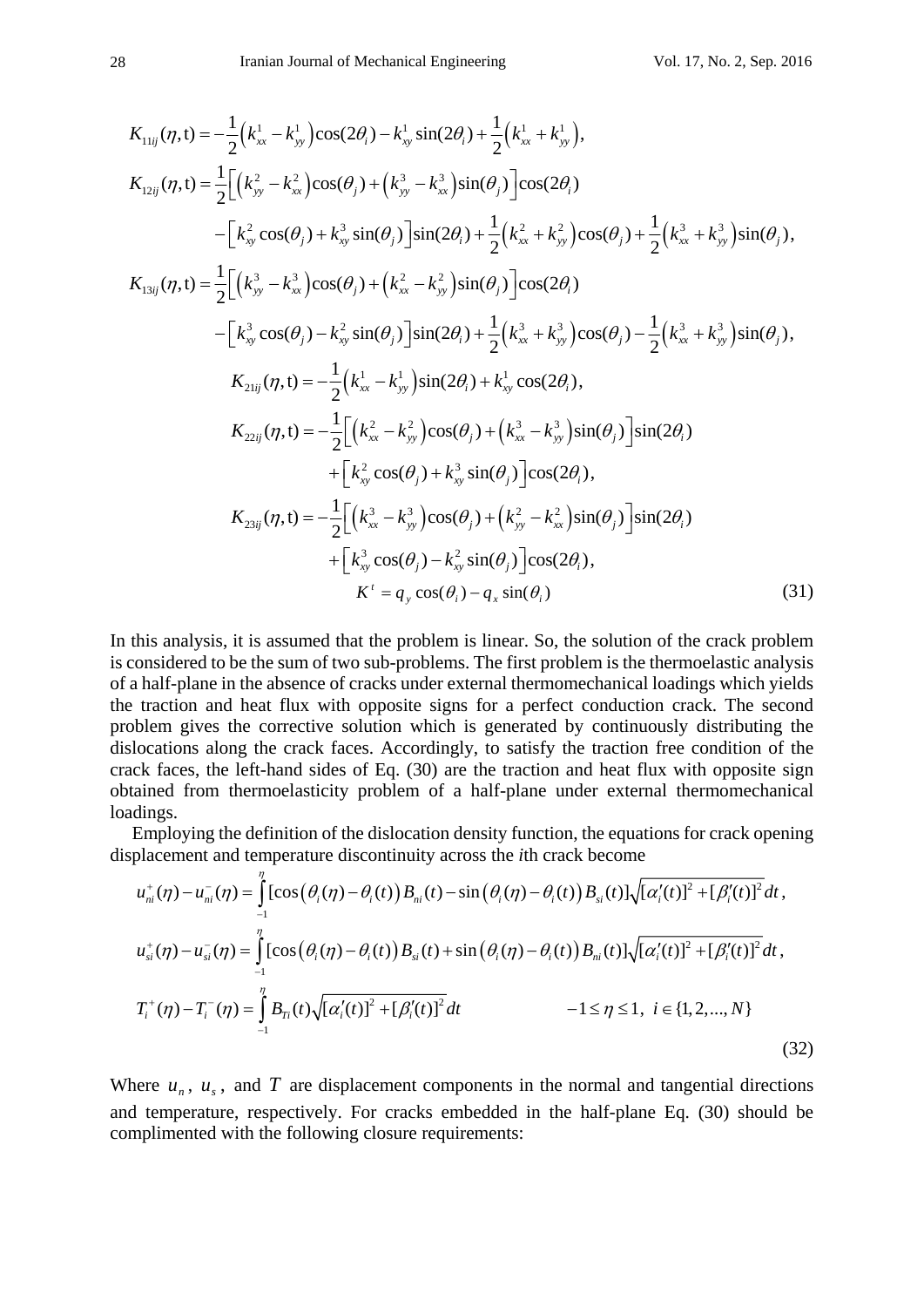$$
\int_{-1}^{1} [\cos(\theta_i(1) - \theta_i(t)) B_{ni}(t) - \sin(\theta_i(1) - \theta_i(t)) B_{si}(t)] \sqrt{[\alpha'_i(t)]^2 + [\beta'_i(t)]^2} dt = 0,
$$
\n
$$
\int_{-1}^{1} [\cos(\theta_i(1) - \theta_i(t)) B_{si}(t) + \sin(\theta_i(1) - \theta_i(t)) B_{ni}(t)] \sqrt{[\alpha'_i(t)]^2 + [\beta'_i(t)]^2} dt = 0,
$$
\n
$$
\int_{-1}^{1} B_{Ti}(t) \sqrt{[\alpha'_i(t)]^2 + [\beta'_i(t)]^2} dt = 0 \qquad i \in \{1, 2, ..., N\}
$$
\n(33)

In studying the fracture of structural components due to the thermal stresses, it is important to consider the thermal stress singularities at the tips of crack[2, 3]

The singularity of heat flux, in the vicinity of a crack tip, is the same as that of stress fields. Therefore, the dislocation densities for an embedded crack are given by

$$
B_{li}(t) = \frac{g_{li}(t)}{\sqrt{1 - t^2}} \quad -1 \le t \le 1, \quad l \in \{x, y, T\}, \quad i \in \{1, 2, ..., N\}
$$
 (34)

Referring to the definitions of modes I and II stress intensity factors for embedded cracks given by Fotuhi and Fariborz [29], the intensity factors lead to

$$
\begin{cases}\nK_{IL} \\
K_{IL}\n\end{cases} = -\frac{2\mu}{1+\kappa} \left[ (\alpha_i'(-1))^2 + [\beta_i'(-1)]^2 \right)^{\frac{1}{4}} \begin{cases}\n8_{ni}(-1) \\
8_{si}(-1)\n\end{cases},
$$
\n
$$
\begin{cases}\nK_{IR} \\
K_{IIR}\n\end{cases} = \frac{2\mu}{1+\kappa} \left[ (\alpha_i'(1))^2 + [\beta_i'(1)]^2 \right)^{\frac{1}{4}} \begin{cases}\n8_{ni}(1) \\
8_{si}(1)\n\end{cases}
$$
\n(35)

where the subscripts *L* and *R* designate the left and right crack tips respectively. Eq. (34) are substituted into Eqs. (30) and (33), and the resultant equations are solved via the technique developed by Erdogan et al. [30] to determine  $g_{ij}(t)$  in which  $i \in \{1,2,...,N\}$ . The values of  $g_{ii}(\pm 1)$  should be substituted into Eq. (35) to obtain SIFs.

#### **4 Results and discussions**

In this section the results of some examples for a half-plane weakened by arbitrary number of parallel, collinear and oblique cracks under diverse loading conditions including mechanical, thermal and thermo-mechanical loadings are presented. In all the following examples, the thermoelastic and material constants are  $k = 51.9(W/m.K)$ ,  $\alpha_r = 2.53 \times 10^{-5}$  (°C<sup>-1</sup>) and  $v = 0.29$ . Moreover, we are only concerned with the full opening of cracks. Note that, the temperature distribution on the boundary of the half-plane was taken as  $T(x, -h) = T_0 e^{-r|x|}$ , where  $T_0 = 100 \degree C$  and  $\gamma$  is taken to be 5 and  $10(1/m)$ . To render the results dimensionless, unless otherwise stated, stress intensity factors for straight cracks was normalized by  $K_0 = \sigma_0 / \sqrt{a}$ .

Table (1) depicts the SIFs of an isotropic half-plane subjected to mechanical loadings which is shown in Figure 2. The results have a great agreement with those reported by Ashbaugh [31].

#### *4.1 Medium under in-plane mechanical loadings*

Figures (3a) and (3b) show the effects of crack orientation on the mode I SIFs. In this case, the half-plane is subjected to normal and shear point loads. It can be seen that the stress intensity factors are varying with respect to the angle of rotation. It is evident that the mode I SIF increase dramatically and hits its peak around 60 degree. Obviously, at  $\theta = \pi/2$ , the traction on the crack surface vanishes and the stress intensity factors are zero.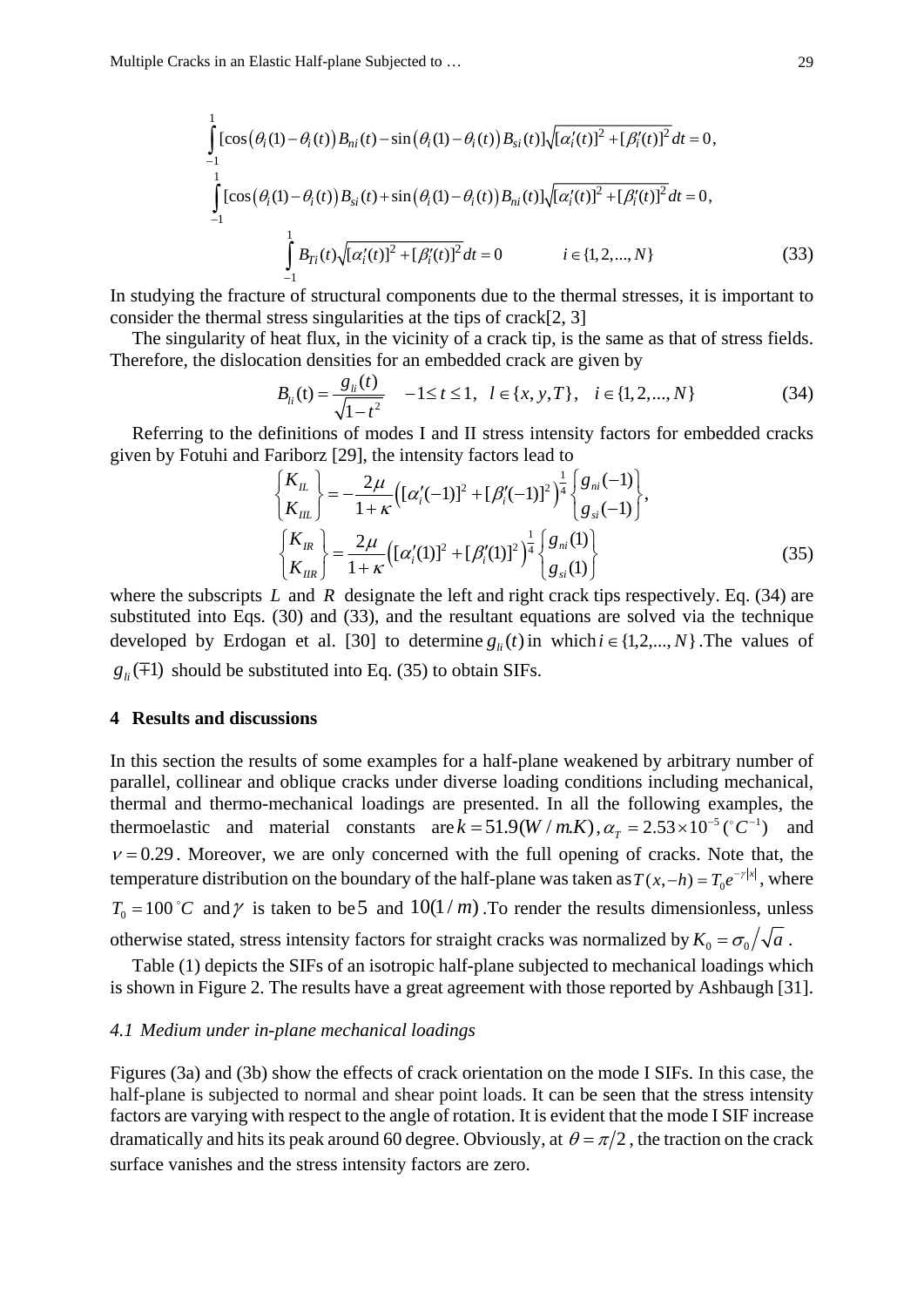| $\sigma_0 = 1$ |                       | h                |           |           |           |           |
|----------------|-----------------------|------------------|-----------|-----------|-----------|-----------|
| $\tau_0 = 0$   |                       | $\infty$         | 4.0       | 1.0       | 0.4       | 0.1       |
|                | $K_{I}/K_{0}$         | $\mathbf{1}$     | 1.045     | 1.511     | 2.905     | 14.01     |
| Ashbaugh[31]   |                       | 1                | 1.045     | 1.511     | 2.905     | 14.01     |
|                | $K_{\rm H}/K_{\rm o}$ | $\overline{0}$   | 0.0055    | 0.1849    | 0.9940    | 8.812     |
|                |                       | $\theta$         | $-0.0055$ | $-0.1849$ | $-0.9940$ | $-8.812$  |
|                | $K_{I}/K_{0}$         | 1                | 1.0451    | 1.5110    | 2.9056    | 14.01     |
| Present study  |                       |                  | 1.0451    | 1.5510    | 2.9056    | 14.01     |
|                | $K_{II}/K_0$          | $\overline{0}$   | 0.0055    | 0.1849    | 0.9940    | 8.8133    |
|                |                       | 0                | $-0.0055$ | $-0.1849$ | $-0.9940$ | $-8.8133$ |
| $\sigma_0 = 0$ |                       | $\boldsymbol{h}$ |           |           |           |           |
| $\tau_0 = 1$   |                       | $\infty$         | 4.0       | 1.0       | 0.4       | 0.1       |
|                | $K_I/K_0$             | $\overline{0}$   | $-0.0053$ | $-0.1331$ | $-0.3876$ | $-0.8709$ |
| Ashbaugh[31]   |                       | $\boldsymbol{0}$ | 0.0053    | 0.1331    | 0.3876    | 0.8709    |
|                | $K_{\rm H}/K_{\rm o}$ |                  | 1.014     | 1.087     | 1.133     | 1.384     |
|                |                       |                  | 1.014     | 1.087     | 1.133     | 1.384     |
|                | $K_I/K_0$             | $\overline{0}$   | $-0.0053$ | $-0.1331$ | $-0.3876$ | $-0.8710$ |
| Present        |                       | $\theta$         | 0.0053    | 0.1331    | 0.3876    | 0.8710    |
|                | $K_{\rm H}/K_{\rm o}$ |                  | 1.0141    | 1.0873    | 1.1329    | 1.3842    |
|                |                       |                  | 1.0141    | 1.0873    | 1.1329    | 1.3842    |

**Table1** Straight crack in an isotropic half-plane for right and left crack tips



**Figure 2** A weakened half-plane under uniform mechanical loading.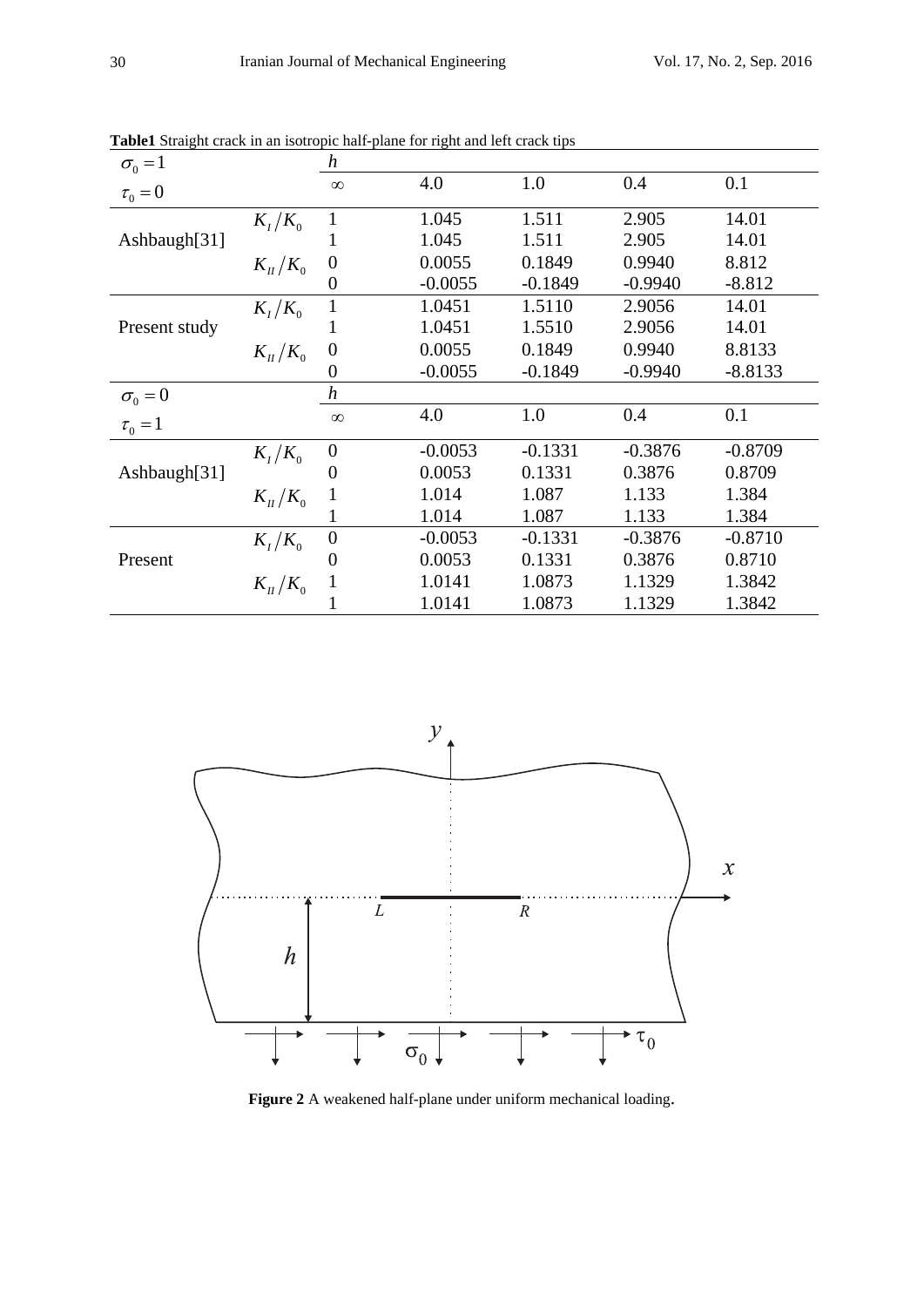

**Figure 3a** Non-dimensional mode I stress intensity factors for an oblique crack under normal point load.



**Figure 3b** Non-dimensional mode I stress intensity factors for an oblique crack under normal and shear point loads.

In addition, the effect of shear traction on mode I can be seen in Figure (3b). According to the provided results, the shear traction highly effects the stress intensity factors and declines the SIFs values. In Figure (4), the effects of normal and shear loadings on the mode II can be seen. It is clear that the lack of geometric symmetry of cracks produces mode II SIFs even when cracks are subjected to normal traction Figure (4a). As can be seen, the mode II SIFs are increased and then declined dramatically at the vertical position. The SIFs allocate the least values at this position. It should be mentioned that as opposed to mode II, mode I is the dominant mode when  $\theta = 0$  and stress intensity factor is far more than those of the mode II.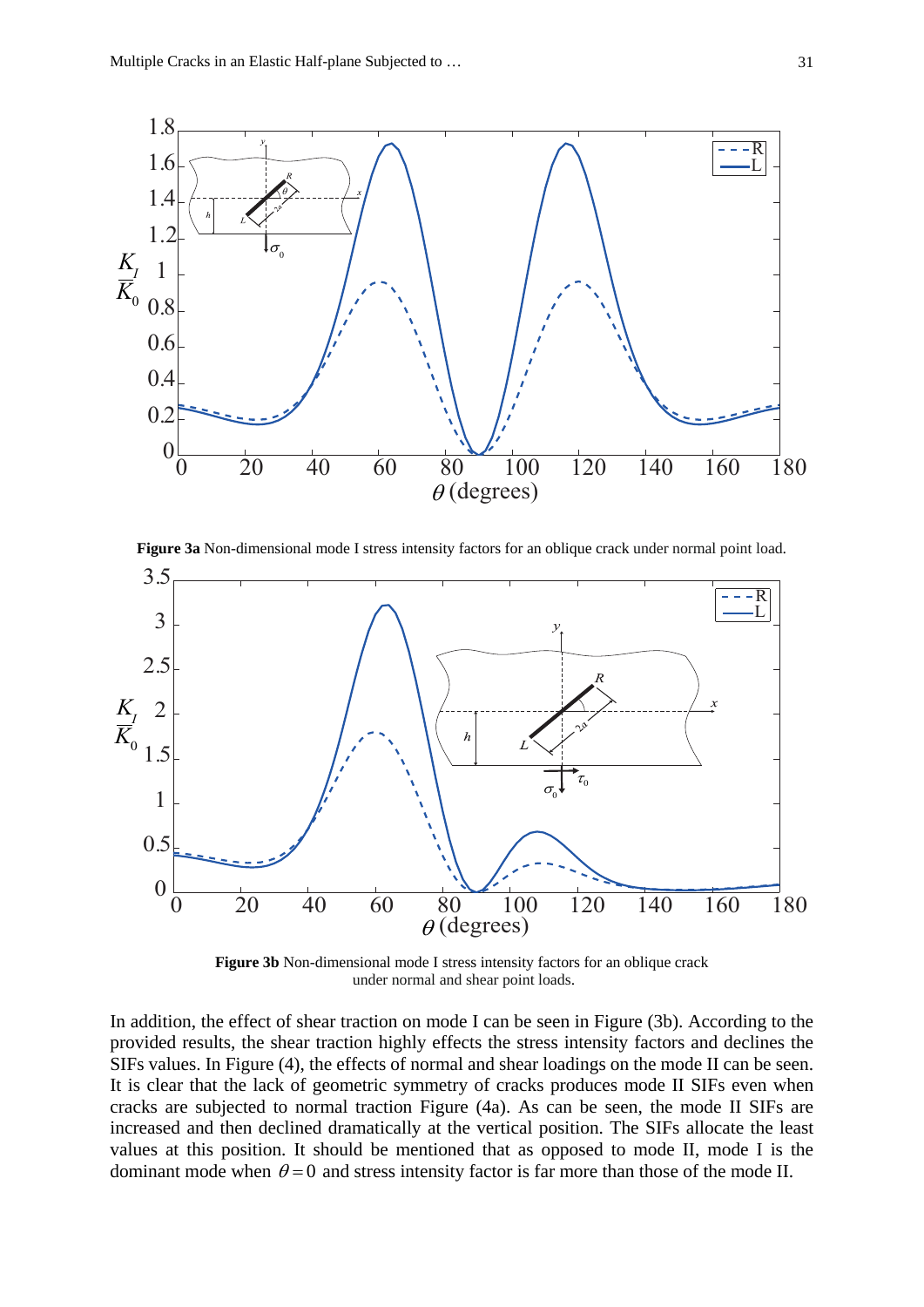

**Figure 4a** Non-dimensional mode II stress intensity factors for an oblique crack under normal point load.



**Figure 4b** Non-dimensional mode II stress intensity factors for an oblique crack under normal and shear point loads.

In the second example, the interaction between two identical collinear cracks with the same lengths (Figures 5 and 6) subjected to normal mechanical point load are studied. The centers of cracks are fixed while the cracks lengths are changing with the same rate. As it was expected, due to the symmetry of cracks, the counterpart crack tips have the same SIF values. Besides, the values of mode I SIF increase as long as the length of the crack increases. The SIF for crack tips  $R_1$  and  $L_2$  increases dramatically which roots in the intense interaction between them. Furthermore, the mode II SIFs are considerably less than the mode I SIFs.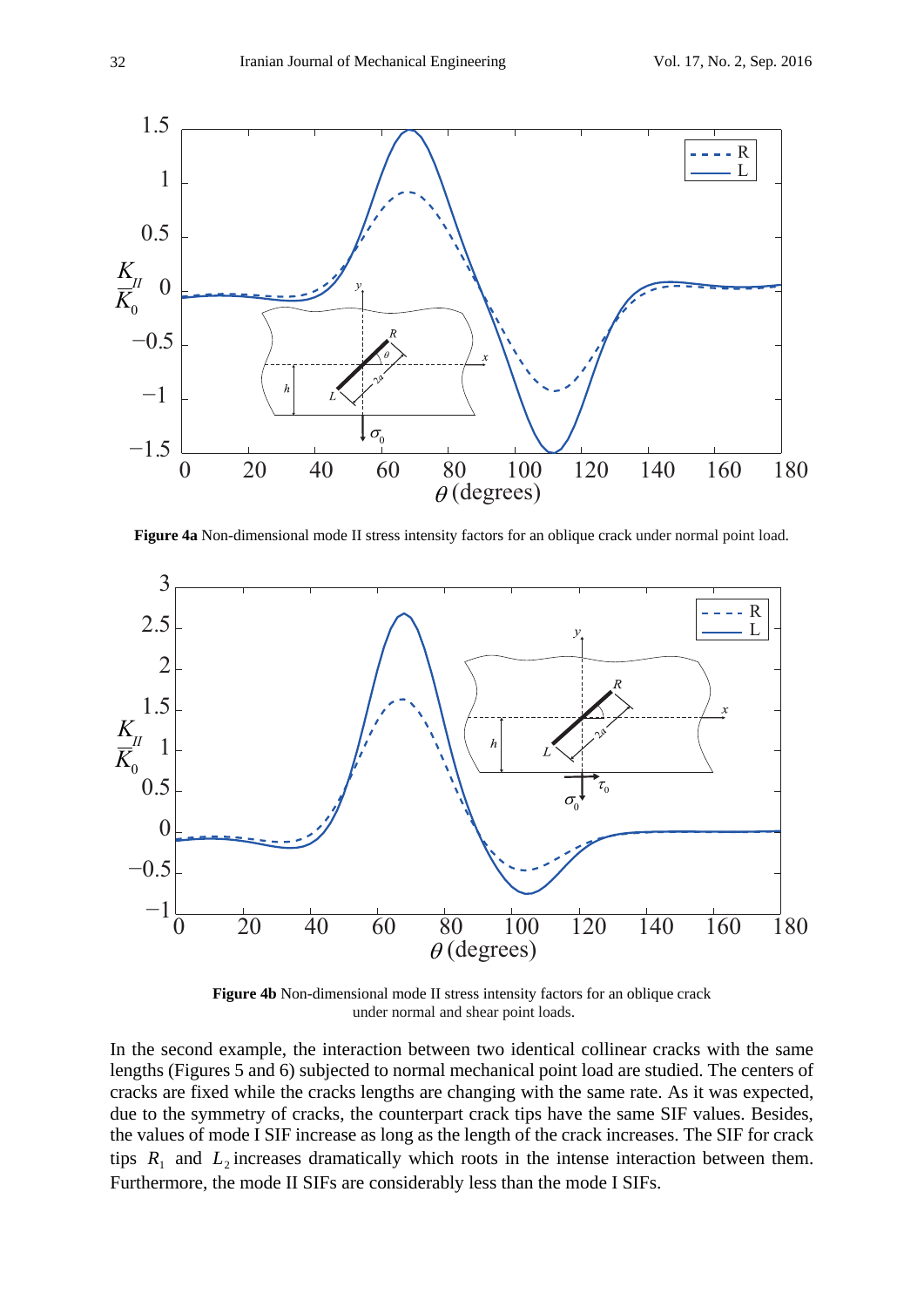

**Figure 5** Non-dimensional mode I stress intensity factors for two collinear cracks.



**Figure 6** Non-dimensional mode II stress intensity factors for two collinear cracks.

In the next example, we consider two offset equal-length cracks parallel to the boundary of half-plane (see Figures 7 and 8). The variation of dimensionless stress intensity factors  $K_I/K_0$ and  $K_{II}/K_0$ , are presented in Figures (7) and (8), respectively. As it was expected, the highest  $K_I/K_0$  occurs where the distance between the interacting crack tips  $R_1$  and  $L_2$  is minima which indicates that the interaction between the crack tips increases. It is also found that the value of mode I and mode II SIFs grow steadily as long as the dimensionless crack length increases.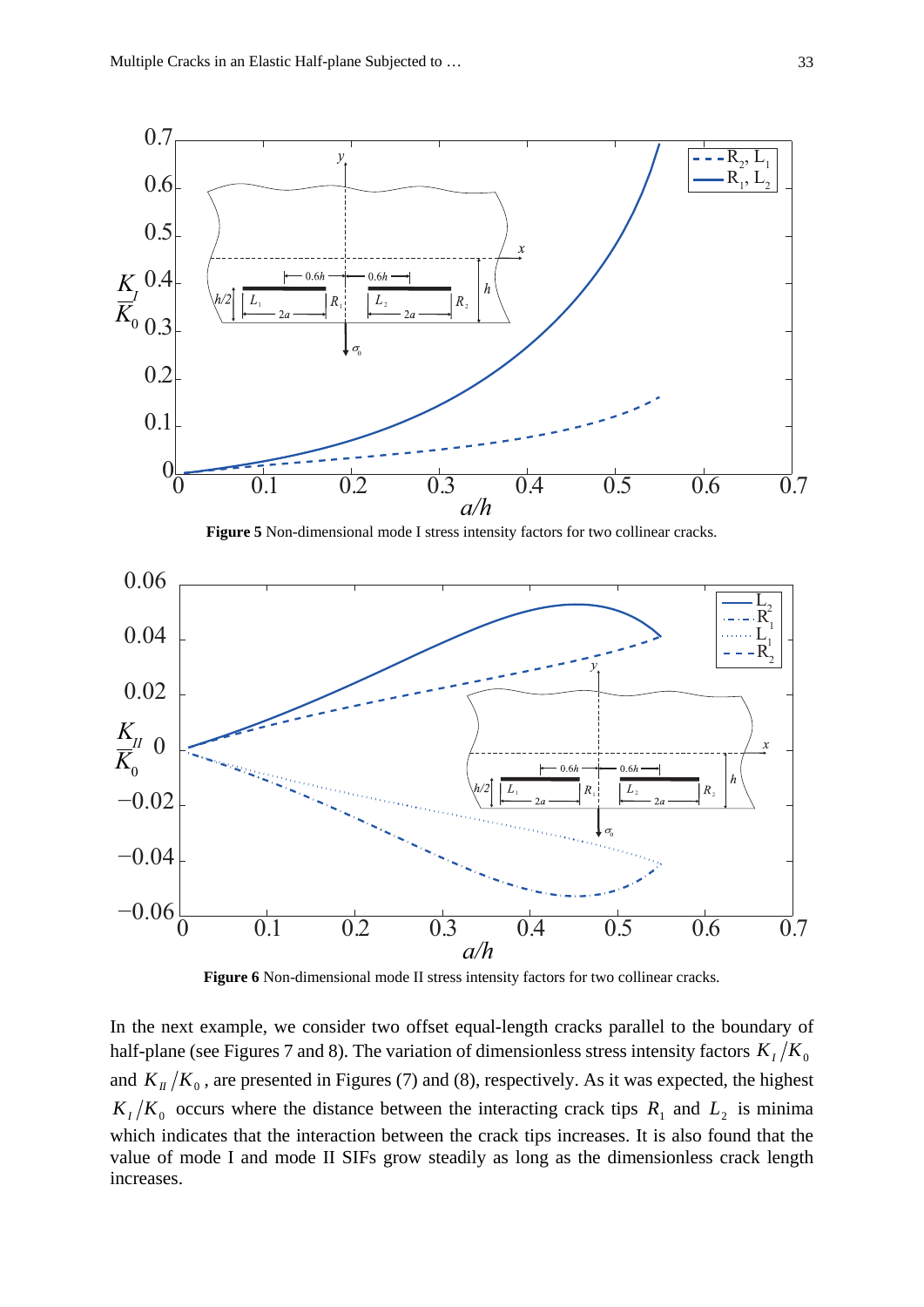

 $-0.1\frac{1}{0}$   $0.1$   $0.2$   $0.3$   $0.4$   $0.5$   $0.6$   $0.7$ −0.08 *a/h* 0 σ 1  $\mathbf{A}_1$ 2  $\Lambda_2$ 

**Figure 8** Non-dimensional mode II stress intensity factors for two parallel cracks.

Next, the half-plane is assumed to be weakened by a horizontal and an inclined crack, shown in Figures (9) and (10). It is assumed that the distance between the centers of the cracks is  $2c = 1.5h$  which are situated symmetrically with respect to *y*-axis. It can be seen that the angle of crack orientation has a considerable effect on the mode I and mode II stress intensity factors; the SIFs for the rotating crack decreases as  $\theta$  increases and then rises again. Furthermore, the SIFs of the rotating crack have the same values while  $\theta$  is 0 and 180 degree due to symmetry.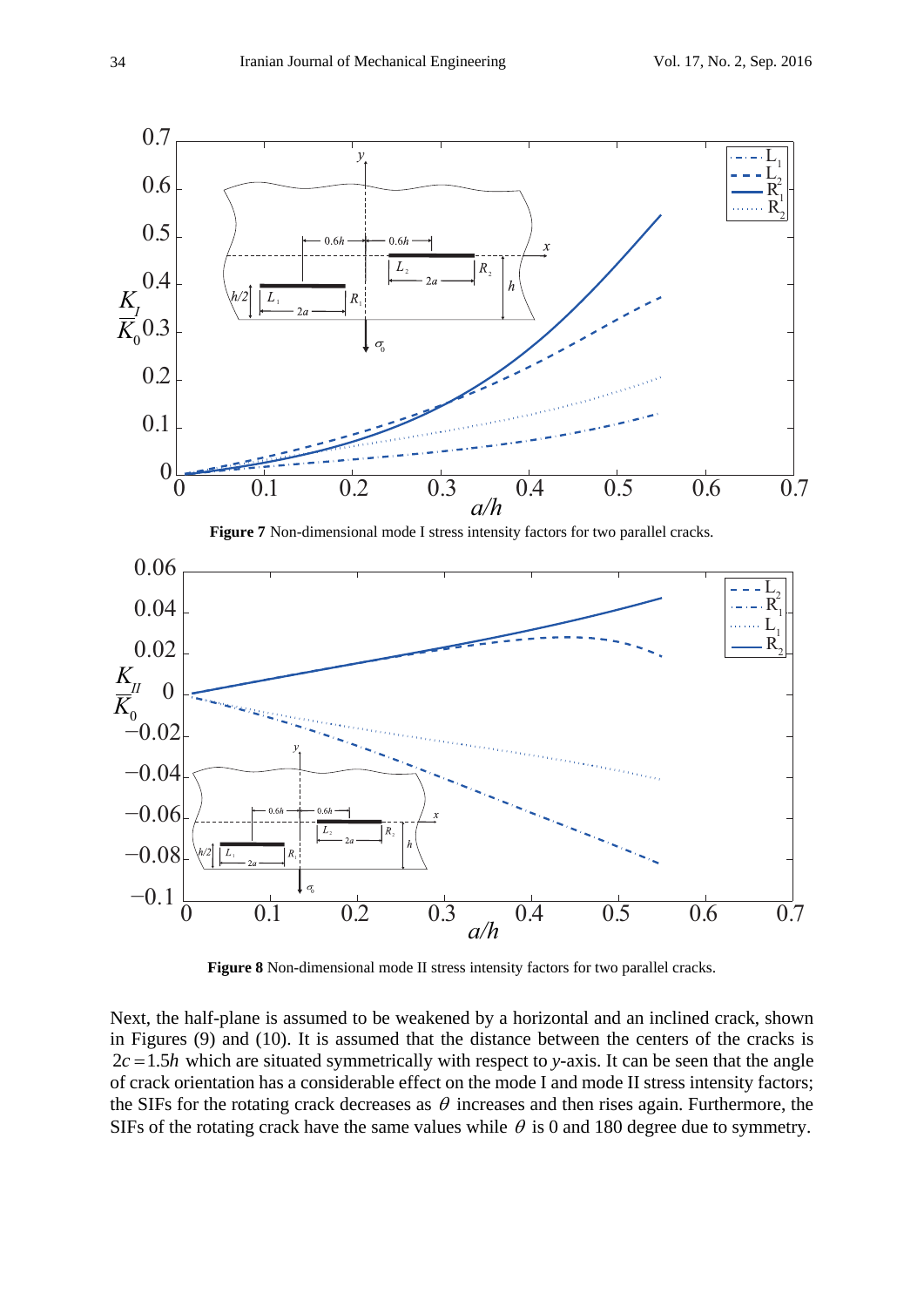

**Figure 9** Non-dimensional mode I stress intensity factors for a fixed and oblique crack.



**Figure 10** Non-dimensional mode II stress intensity factors for a fixed and oblique crack.

#### *4.2 Medium under non-uniform thermal loading*

In the following example, the effects of the non-uniform external thermal loading on the stress intensity factors are investigated. Here, it is assumed that there are no external in-plane mechanical loadings. The SIFs are normalized by  $K_0 = \mu \alpha T_0 \sqrt{a}$  and depicted in Figure (11). It is noticed that for mode I, the SIFs at tip *L* fluctuates as the crack length increases while the SIFs at tip *R* grows gradually. This is due to the fact that the applied non-uniform temperature at the boundary produces both normal and shear stresses to the medium which causes non-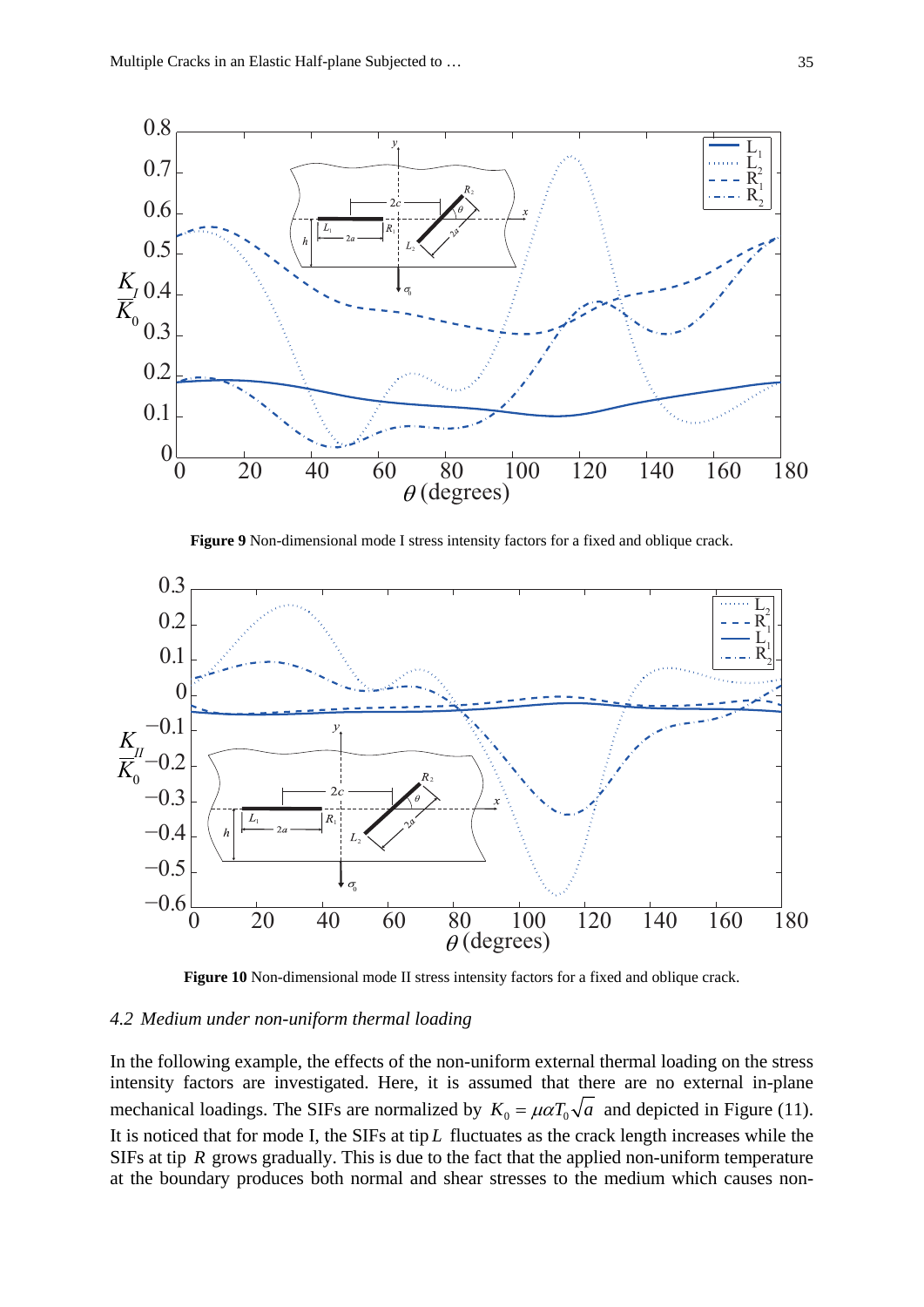symmetrical results. Moreover, it is observed that by doubling the parameter  $\gamma$ , the SIFs values decline significantly. On the other hand, the results shown in Figure (12) depicts that the second mode SIFs decrease steadily as long as crack length increases. It can be seen that by increasing the parameter  $\gamma$  the average values of  $K_{II}$  increases and then decreases as dimensionless crack length rises above 0.6.



**Figure 11** Mode I stress intensity factor versus crack length under thermal loading.



**Figure 12** Mode II stress intensity factor versus crack length under thermal loading.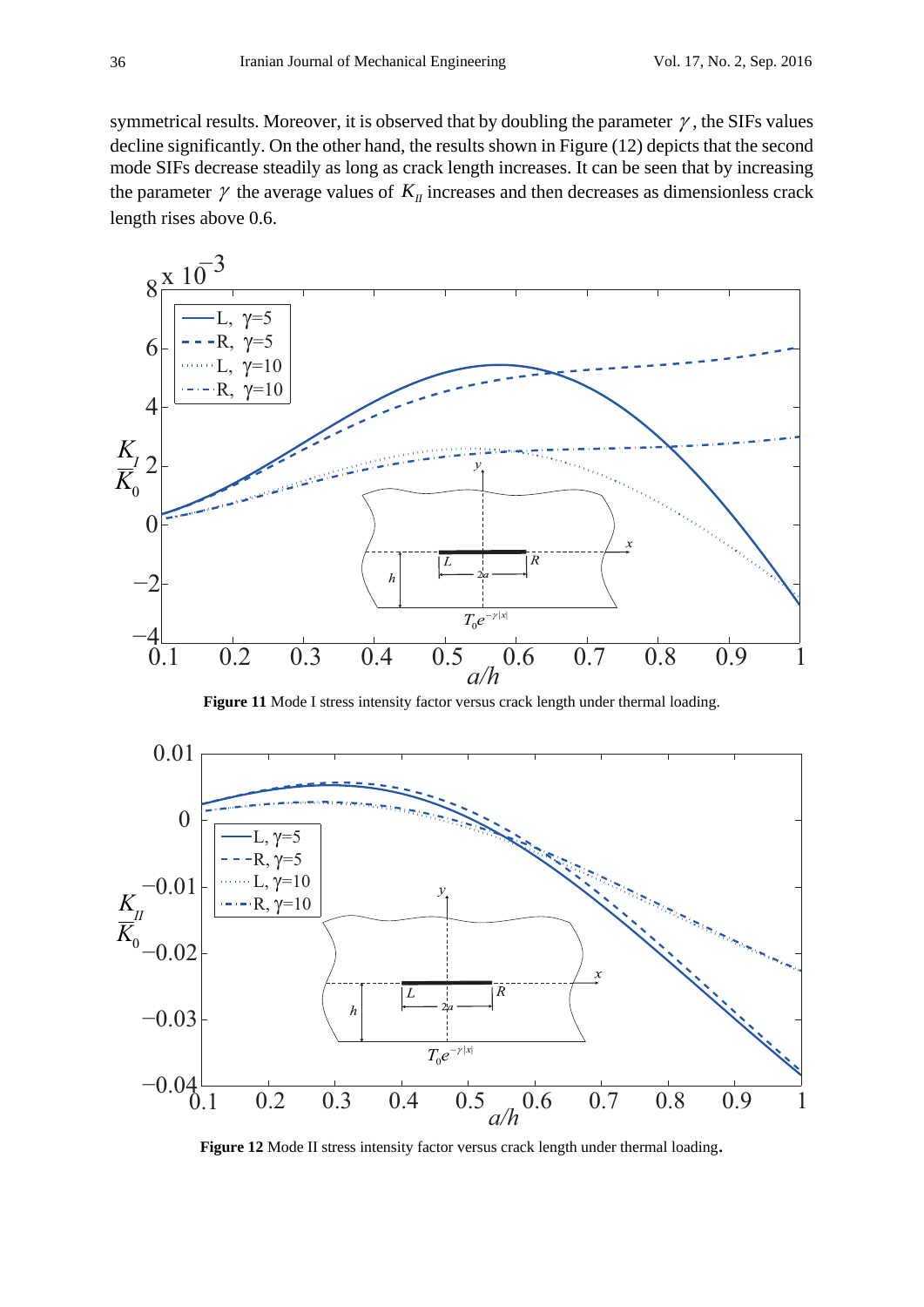Furthermore, the effects of two collinear crack lengths on the stress intensity factors under nonuniform thermal loading is studied. According to the Figures (13a) and (13b), the mode I SIFs for two collinear cracks rises gradually as crack length increases. As expected, the interaction between crack tips  $R_1$  and  $L_2$  is far more than the two other crack tips.



**Figure 13a** Mode I stress intensity factor for two collinear cracks under thermal loading for  $\gamma = 5$ .



**Figure 13b** Mode I stress intensity factor for two collinear cracks under thermal loading for  $\gamma = 10$ .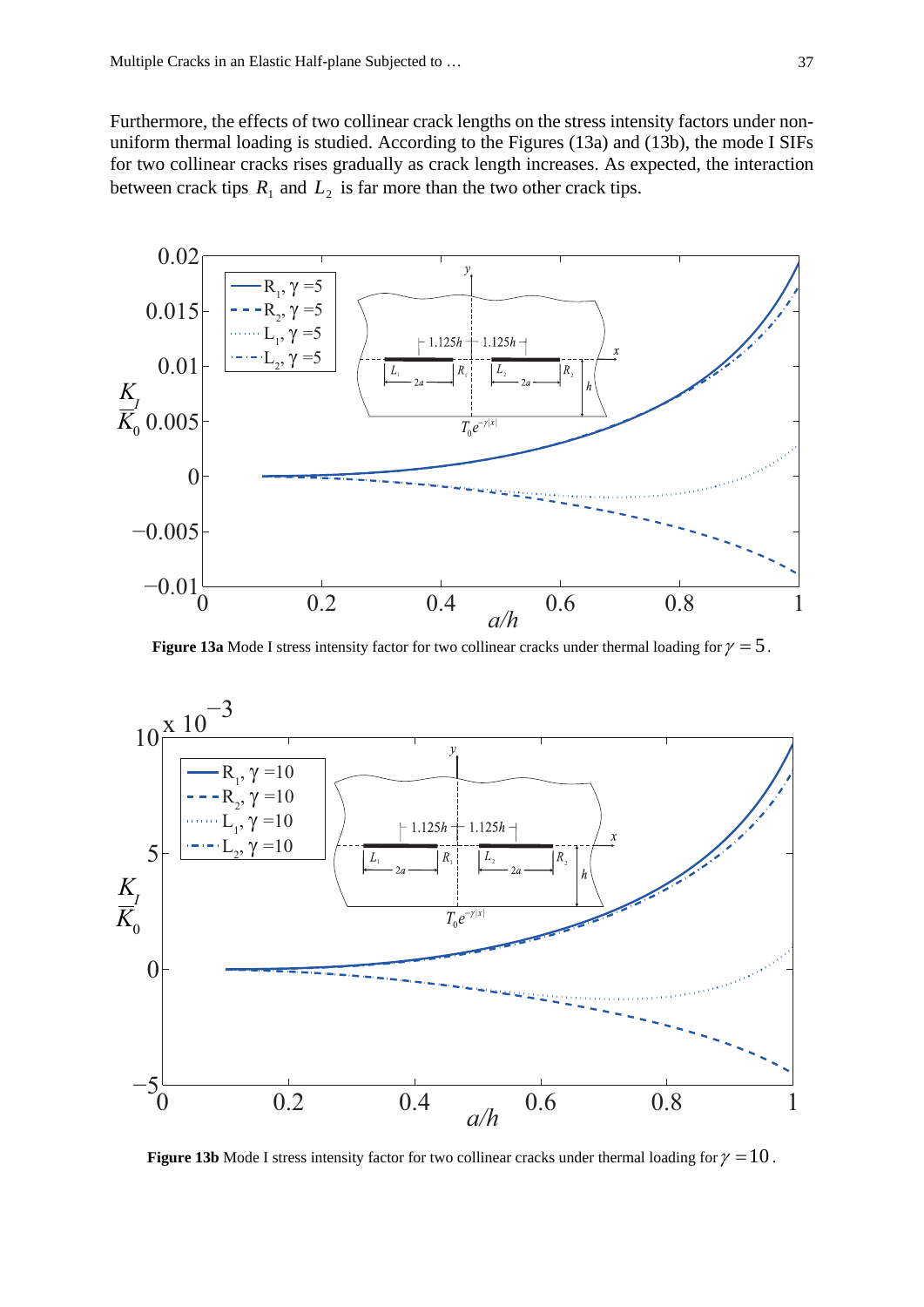Also, the given results in Figures (14a) and (14b) show an upward trend for second mode SIFs as crack length increases. It is noted that  $R_1$  and  $L_2$  possess considerably higher stress concentrations as crack length increases and, as a result, the interaction between two cracks rises significantly. In addition, the results depict that the effect of parameter  $\gamma$  on the SIFs is significant; by increasing the parameter  $\gamma$ , the amount of SIFs decreases.



**Figure 14a** Mode II stress intensity factor for two collinear cracks under thermal loading for  $\gamma = 5$ .



**Figure 14b** Mode II stress intensity factor for two collinear cracks under thermal loading for  $\gamma = 10$ .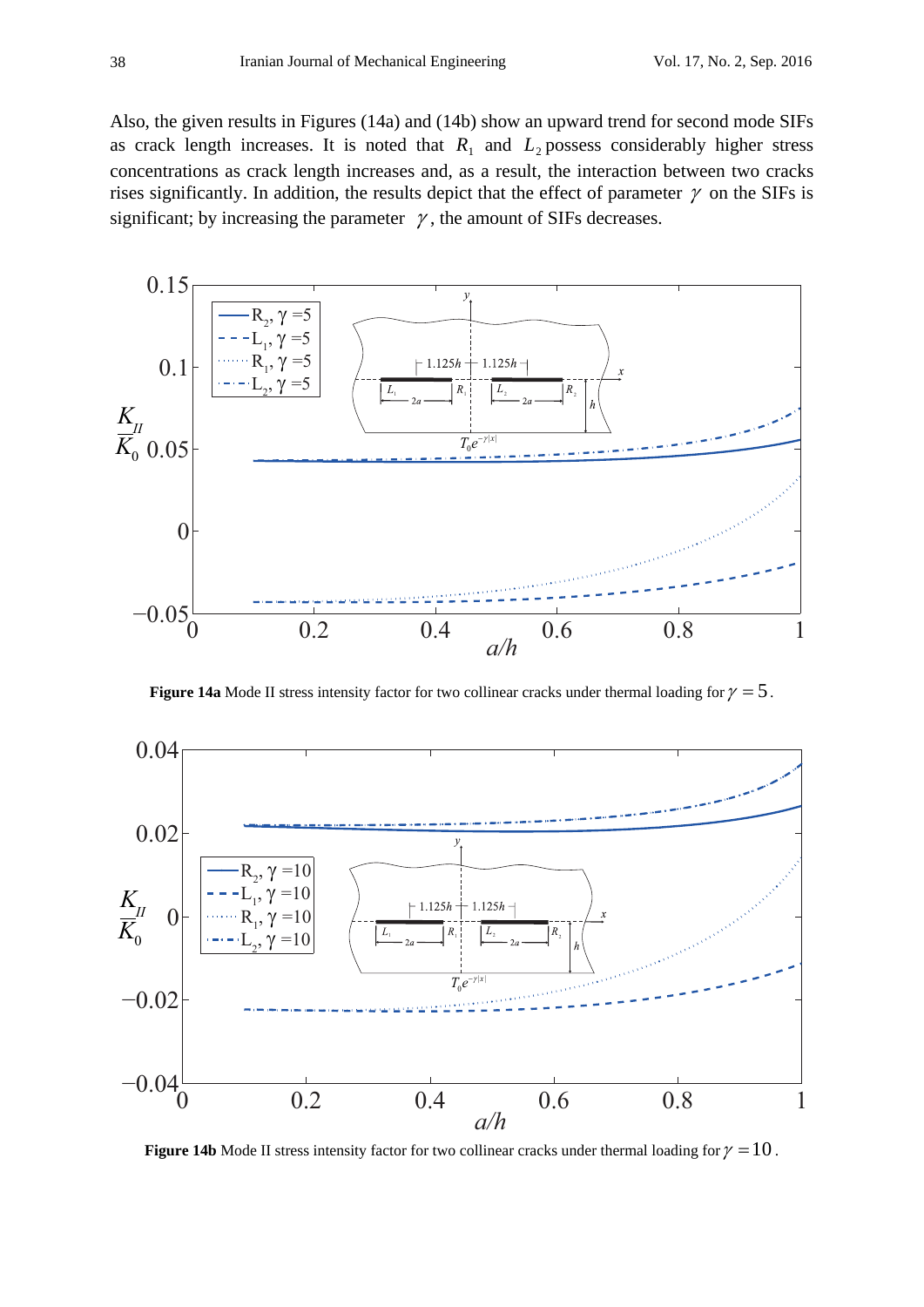#### *4.3 Medium under thermo-mechanical loading*

In this example the medium is considered to be under both in-plane mechanical and thermal loadings in which  $T_0 = 100 \degree C$  and  $\gamma = 5(1/m)$ . The effect of crack length on the SIFs are demonstrated in Figures (15) and (16). The SIFs values rise as crack length increases. Additionally, it can be seen that SIFs for crack tips *R* and *L* is slightly more than the other tip for mode I and mode II, respectively.



**Figure 17** Mode I stress intensity factor for two collinear cracks under thermo-mechanical loading**.** 



**Figure 18** Mode II stress intensity factor for two collinear cracks under thermo-mechanical loading.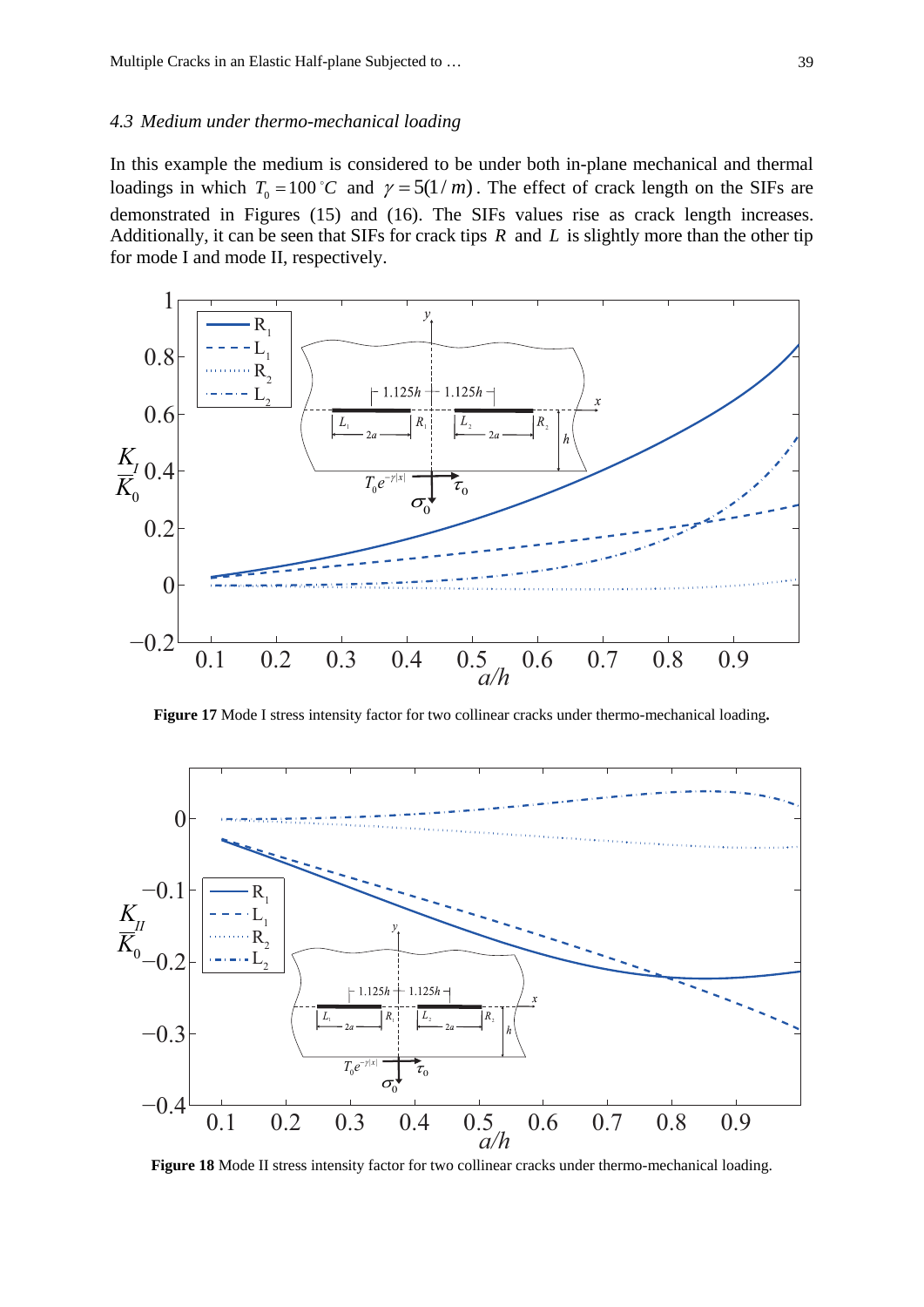For the same loading, the interactions of two collinear horizontal cracks are studied in Figures (17) and (18). It can be seen that the first mode SIFs of both cracks rise steadily as long as crack length increases. The crack tip  $R_1$  allocates considerably more SIF. Moreover, the Figure (18) illustrates that  $K_{II}$  increases by increasing the cracks length. It also shows that the SIFs for crack tips  $R_1$  and  $L_2$  increases considerably due to the significant interaction occurring between these two crack tips.

# **5 Conclusions**

This paper investigates the steady state thermoelastic crack problem of a half-plane subjected to thermomechanical loading. The analytical closed-form solution of thermoelastic dislocation is obtained in the half-plane. For an arbitrarily located mechanical point load and external temperature load, fundamental solutions are derived. Then, the obtained solutions are utilized to obtain integral equations to formulate the behavior of cracks within the half-plane. These equations are of Cauchy singular type and are numerically solved to obtain dislocation density on the cracks surfaces. The crack surface is under traction-free conditions and the uniform heat flow is given vertically to the crack from the boundary. Several examples including single and multiple cracks under thermomechanical loadings are studied. The obtained formulation determines the cracks stress intensity factors of the weakened half-plane. This formulation can successfully be employed to analyze and design the cracked half-planes.

# **References**

- [1] Kovalenko, A.D., "*Thermoelasticity Basic Theory and Applications*", Wolters-Noordhoff, (1970).
- [2] Sih, G.C., "On the Singular Character of Thermal Stresses Near a Crack Tip", Journal of Applied Mechanics, Vol. 29, pp. 587-589, (1962).
- [3] Sekine, H., "Thermal Stresses Near Tips of an Insulated Line Crack in a Semi-infinite Medium under Uniform Heat Flow", Engineering Fracture Mechanics, Vol. 9, pp. 499-507, (1977).
- [4] Atkinson, C., and Clements, D.L., "On Some Crack Problems in Anisotropic Thermoelasticity", International Journal of Solids and Structures, Vol. 13, pp. 855-864, (1977).
- [5] Sturla, F.A., and Barber, J.R., "Thermal Stresses Due to a Plane Crack in General Anisotropic Material", Journal of Applied Mechanics, Vol. 55, pp. 372-376, (1988).
- [6] Sturla, F., and Barber, J., "Thermoelastic Green's Functions for Plane Problems in General Anisotropy", ASME, Transactions, Journal of Applied Mechanics, Vol. 55, pp. 245-247, (1988).
- [7] Noda, N., and Zhi-He, J., "Thermal Stress Intensity Factors for a Crack in a Strip of a Functionally Gradient Material", International Journal of Solids and Structures, Vol. 30, pp. 1039-1056, (1993).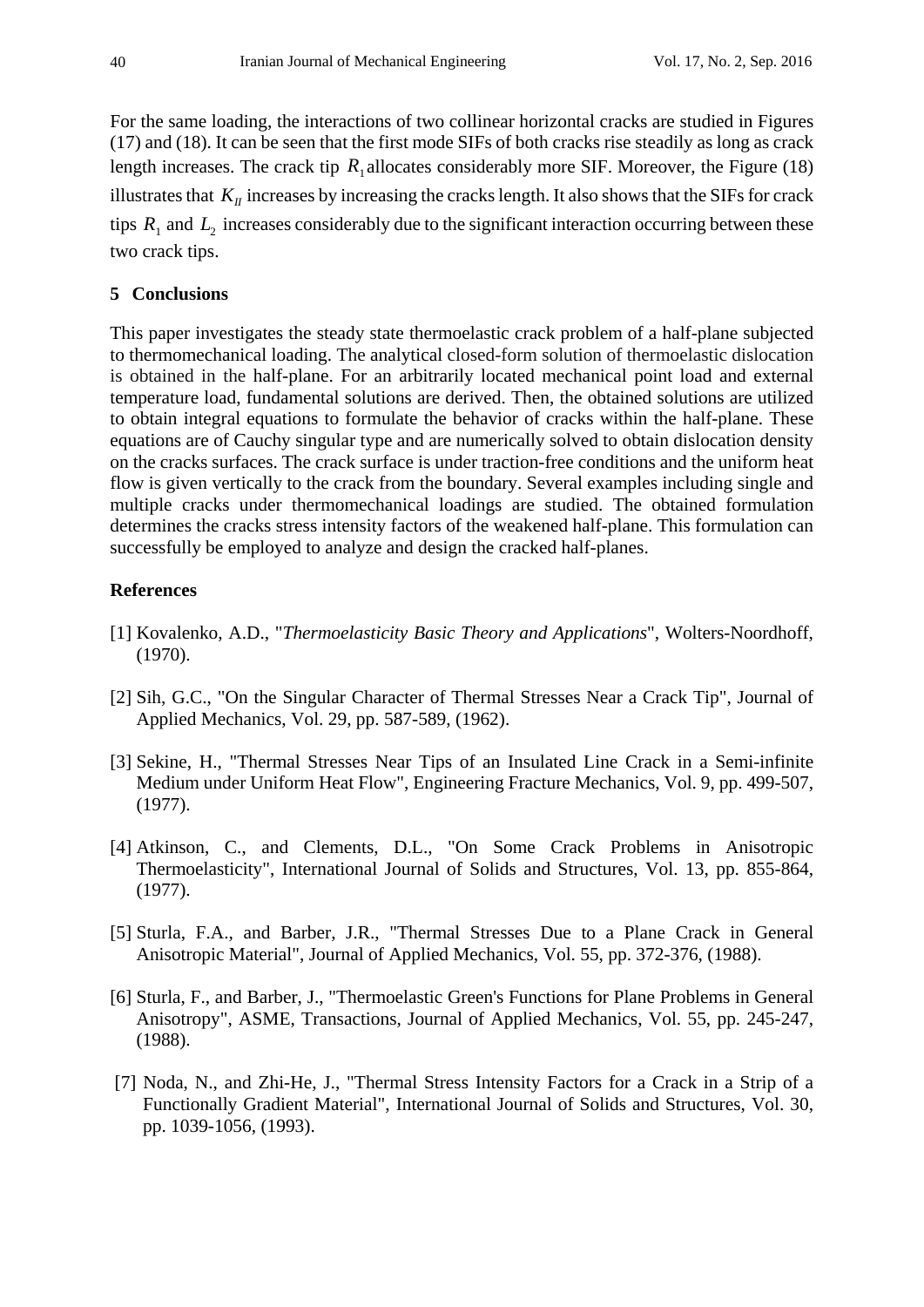- [8] Jin, Z. H., and Noda, N., "An Internal Crack Parallel to the Boundary of a Nonhomogeneous Half Plane under Thermal Loading", International Journal of Engineering Science, Vol. 31, pp. 793-806, (1993).
- [9] Jin, Z. H., and Noda, N., "Edge Crack in a Nonhomogeneous Half Plane under Thermal Loading", Journal of Thermal Stresses, Vol. 17, pp. 591-599, (1994).
- [10] Erdogan, F., and Wu, B.H., "Crack Problems in FGM Layers under Thermal Stresses", Journal of Thermal Stresses, Vol. 19, pp. 237-265, (1996).
- [11] El-Borgi, S., Erdogan, F., and Hidri, L., "A Partially Insulated Embedded Crack in an Infinite Functionally Graded Medium under Thermo-mechanical Loading", International Journal of Engineering Science, Vol. 42, pp. 371-393, (2004).
- [12] Lee, Y. d., and Erdogan, F., "Interface Cracking of FGM Coatings under Steady-state Heat Flow", Engineering Fracture Mechanics, Vol. 59, pp. 361-380, (1998).
- [13] Itou, S., "Thermal Stresses around a Crack in the Nonhomogeneous Interfacial Layer between Two Dissimilar Elastic Half-planes", International Journal of Solids and Structures, Vol. 41, pp. 923-945, (2004).
- [14] Zhou, Y.T., and Lee, K.Y., "Thermal Response of a Partially Insulated Interface Crack in a Graded Coating-substrate Structure under Thermo-mechanical Disturbance: Energy Release and Density", Theoretical and Applied Fracture Mechanics, Vol. 56, pp. 22-33, (2011).
- [15] Choi, H.J., "Thermoelastic Problem of Steady-state Heat Flows Disturbed by a Crack at an Arbitrary Angle to the Graded Interfacial Zone in Bonded Materials", International Journal of Solids and Structures, Vol. 48, pp. 893-909, (2011).
- [16] Rizk, A.E. F.A., "Convective Thermal Shock of an Infinite Plate with Periodic Edge Cracks", Journal of Thermal Stresses, Vol. 28, pp. 103-119, (2004).
- [17] Rizk, A.E. F.A., "Periodic Array of Cracks in a Strip Subjected to Surface Heating", International Journal of Solids and Structures, Vol. 41, pp. 4685-4696, (2004).
- [18] Rizk, A.E. F.A., "An Elastic Strip with Periodic Surface Cracks under Thermal Shock", International Journal of Engineering Science, Vol. 44, pp. 807-818, (2006).
- [19] Nied, H.F., "Thermal Shock Fracture in an Edge-cracked Plate", Journal of Thermal Stresses, Vol. 6, pp. 217-229, (1983).
- [20] Rizk, A.E. F.A., and Radwan, S.F., "Fracture of a Plate under Transient Thermal Stresses", Journal of Thermal Stresses, Vol. 16, pp. 79-102, (1993).
- [21] Rizk, A.E. F.A., "A Cracked Plate under Transient Thermal Stresses Due to Surface Heating", Engineering Fracture Mechanics, Vol. 45, pp. 687-696, (1993).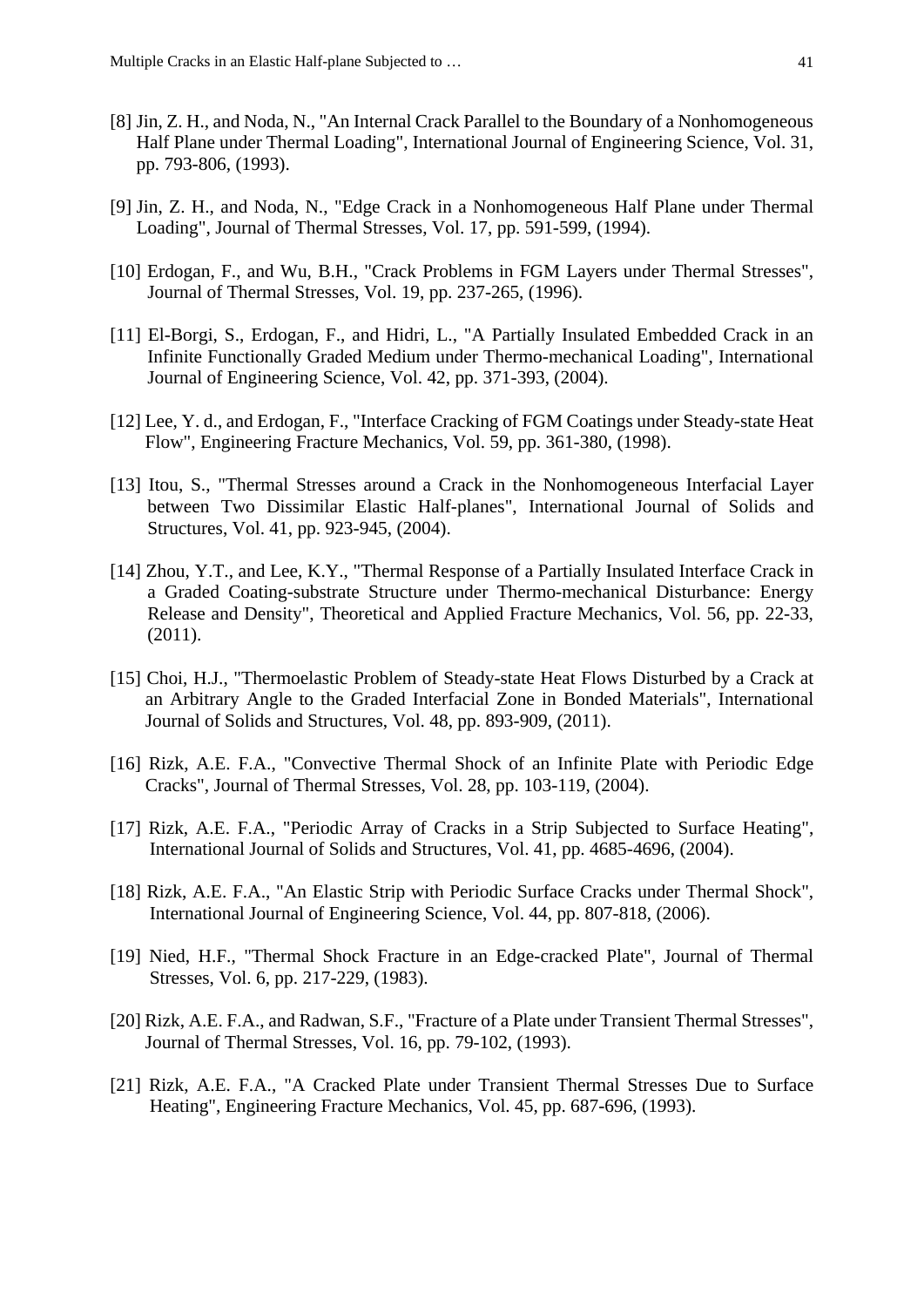- [22] Chen, Z.T., and Hu, K.Q., "Thermo-elastic Analysis of a Cracked Half-plane under a Thermal Shock Impact using the Hyperbolic Heat Conduction Theory", Journal of Thermal Stresses, Vol. 35, pp. 342-362, (2012).
- [23] Hu, K., and Chen, Z., "Thermoelastic Analysis of a Partially Insulated Crack in a Strip under Thermal Impact Loading using the Hyperbolic Heat Conduction Theory", International Journal of Engineering Science, Vol. 51, pp. 144-160, (2012).
- [24] Liu, L., and Kardomateas, G.A., "Thermal Stress Intensity Factors for a Crack in an Anisotropic Half Plane", International Journal of Solids and Structures, Vol. 42, pp. 5208- 5223, (2005).
- [25] Ravandi, M., and Fariborz, S.J., "Thermo-elastic Dislocation with Application to Crack Problems", European Journal of Mechanics A/Solids, Vol. 38, pp. 115-128, (2013).
- [26] Hetnarski, R.B., and Eslami, M.R., "*Thermal Stresses: Advanced Theory and Applications*", Springer, (2009).
- [27] Erdélyi, A., and Bateman, H., "*Tables of Integral Transforms: Based, in Part, on Notes Left by Harry Bateman*", McGraw-Hill, (1954).
- [28] Fotuhi, A.R., Faal, R.T., and Fariborz, S.J., "In-plane Analysis of a Cracked Orthotropic Half-plane", International Journal of Solids and Structures, Vol. 44, pp. 1608-1627, (2007).
- [29] Fotuhi, A.R., and Fariborz, S.J., "Stress Analysis in a Cracked Strip", International Journal of Mechanical Sciences, Vol. 50, pp. 132-142, (2008).
- [30] Erdogan, F., Gupta, G.D., and Cook, T.S., "Numerical Solution of Singular Integral Equations", in: G.C. Sih (Ed.) Methods of Analysis and Solutions of Crack Problems: Recent Developments in Fracture Mechanics Theory and Methods of Solving Crack Problems, Springer Netherlands, Dordrecht, pp. 368-425, (1973).
- [31] Ashbaugh, N., "Stress Solution for a Crack at an Arbitrary Angle to an Interface", International Journal of Fracture, Vol. 11, pp. 205-219, (1975).

#### **Nomenclature**

| $b_x, b_y$  | Burgers vector                                       |
|-------------|------------------------------------------------------|
| $B_{ii}$    | Dislocation densities                                |
| $g_{li}(t)$ | Regular terms of dislocation densities               |
| h           | Distance of the origin from the edge                 |
| H(.)        | Heaviside step function                              |
| $k_{ij}^m$  | Kernels of integral equations                        |
| $K_0$       | Stress intensity factor of a crack in infinite plane |
| K           | Thermal conductivity                                 |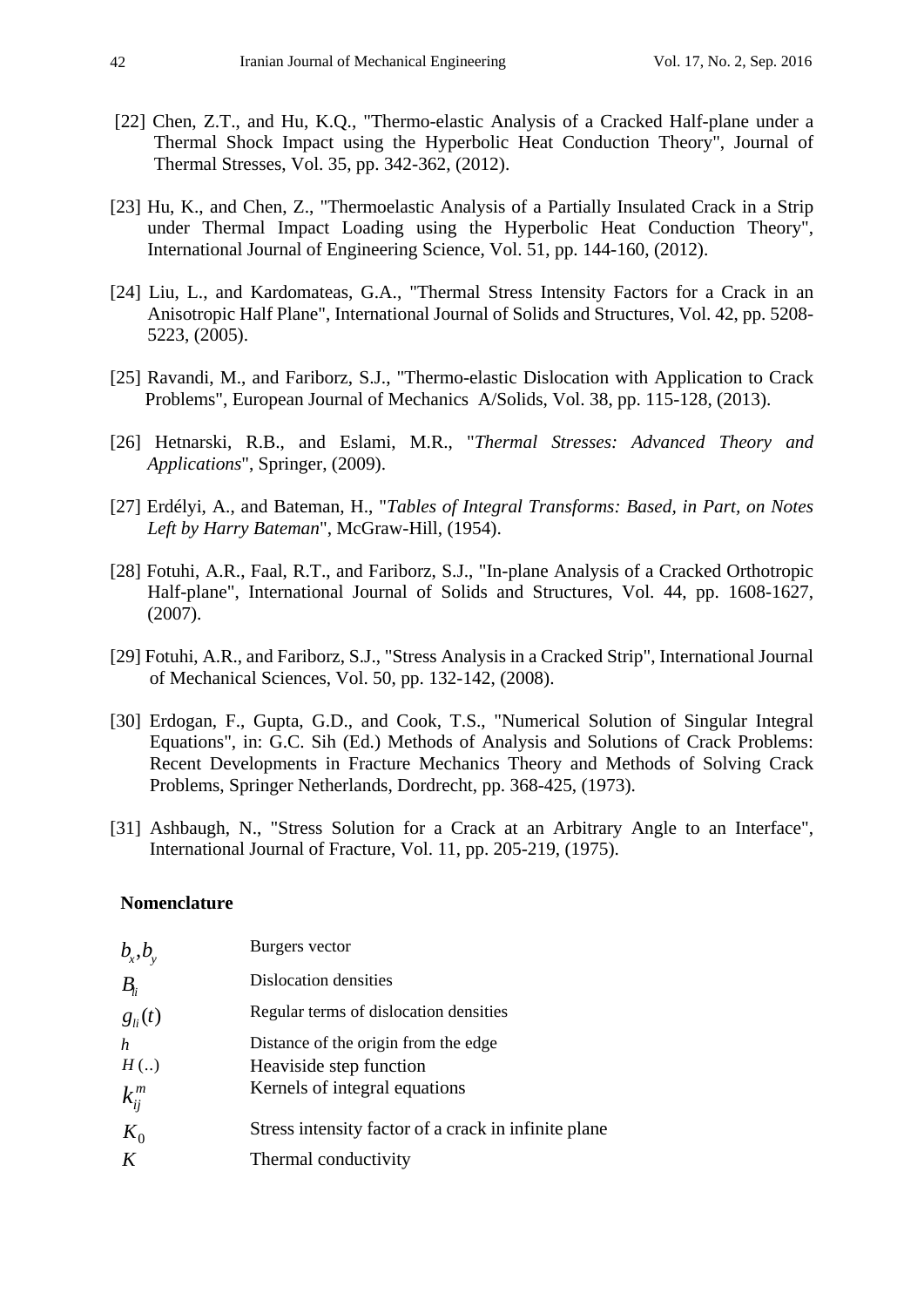|                                                             | Mode I stress intensity factor of crack tips  |
|-------------------------------------------------------------|-----------------------------------------------|
| $K_{\scriptscriptstyle H}$ , $K_{\scriptscriptstyle IR}$    |                                               |
| $K_{\scriptscriptstyle III}$ , $K_{\scriptscriptstyle IIR}$ | Mode II stress intensity factor of crack tips |
| N                                                           | Total number of cracks                        |
| u, v                                                        | The displacement fields                       |
| $Q_{n}$                                                     | Heat flux                                     |
| T(x, y)                                                     | Temperature field                             |
| $\alpha_i(\eta), \beta_i(\eta)$                             | Functions describing the geometry of cracks   |
| $\sigma_{ii}(x, y)$                                         | The in-plane stress components                |
| $\delta(.)$                                                 | Dirac delta function                          |
| $\theta_i, k \in \{i, j\}$                                  | The angle between $s$ - and $x$ -axes.        |
|                                                             | Fourier variable                              |
|                                                             |                                               |
| $\varphi(x, y)$                                             | Airy stress function                          |
|                                                             |                                               |

# **Appendix**

The coefficients of Burgers vectors in Eq. (19) are expressed as:

$$
P_x = f_x + 32h^5x + 64h^4xy + 28h^2xy (x^2 + y^2) + xy (x^2 + y^2)^2
$$
  
+ 8h<sup>3</sup>x (3x<sup>2</sup> + 7y<sup>2</sup>) + 4hx (x<sup>4</sup> + 3x<sup>2</sup>y<sup>2</sup> + 2y<sup>4</sup>)  

$$
P_y = 32h^5x + 64h^4xy + 4h^2xy (x^2 + y^2) - 4hxy^2 (x^2 + y^2)
$$

$$
-xy (x^2 + y^2)^2 + 8h^3x (x^2 + 5y^2)
$$

$$
P_{xy} = f_{xy} - 32h^6 - 96h^5y - y^2 (x^2 + y^2)^2 - 32h^4 (x^2 + 4y^2) - 32h^3 (2x^2y + 3y^3)
$$

$$
-6h^2 (x^4 + 8x^2y^2 + 7y^4) - 2h (3x^4y + 8x^2y^3 + 5y^5)
$$
(A.1)

$$
f_x = (x^2 + (y + 2h)^2) \int_0^{\infty} \frac{2e^{-\xi(y+2h)}}{\xi} \sin(\xi x) d\xi
$$
  

$$
f_{xy} = (x^2 + (y + 2h)^2) \int_0^{\infty} \frac{e^{-\xi(y+2h)}}{\xi} \cos(\xi x) d\xi
$$
 (A.2)

$$
M_{x} = -32h^{5} - 96h^{4}y - 3x^{4}y - 4x^{2}y^{3} - y^{5} - 8h^{3}(x^{2} + 13y^{2})
$$
  
\n
$$
-4h^{2}(3x^{2}y + 13y^{3}) - 4h(2x^{4} + 3x^{2}y^{2} + 3y^{4})
$$
  
\n
$$
M_{y} = 32h^{5} + 64h^{4}y - 8h^{3}(3x^{2} - 5y^{2}) + 4h^{2}y(-9x^{2} + y^{2}) + y(x^{4} - y^{4}) - 4h(3x^{2}y^{2} + y^{4})
$$
  
\n
$$
M_{xy} = 32h^{4}x + x^{5} + 64h^{3}xy - xy^{4} - 4h^{2}x(x^{2} - 9y^{2}) + hx(-4x^{2}y + 4y^{3})
$$
  
\n
$$
N_{x} = x^{5} - 32h^{3}xy - xy^{4} + 4h^{2}x(5x^{2} - 9y^{2}) + 12hxy(x^{2} - y^{2})
$$
  
\n
$$
N_{y} = 96h^{4}x + x^{5} + 192h^{3}xy + 4x^{3}y^{2} + 3xy^{4} + 12hxy(x^{2} + 3y^{2}) + 12h^{2}x(x^{2} + 11y^{2})
$$
  
\n
$$
N_{xy} = -32h^{5} - 96h^{4}y + 8h^{3}(3x^{2} - 13y^{2}) + 12hy^{2}(x^{2} - y^{2}) + 4h^{2}(9x^{2}y - 13y^{3}) + y(x^{4} - y^{4})
$$
  
\n(A.3)